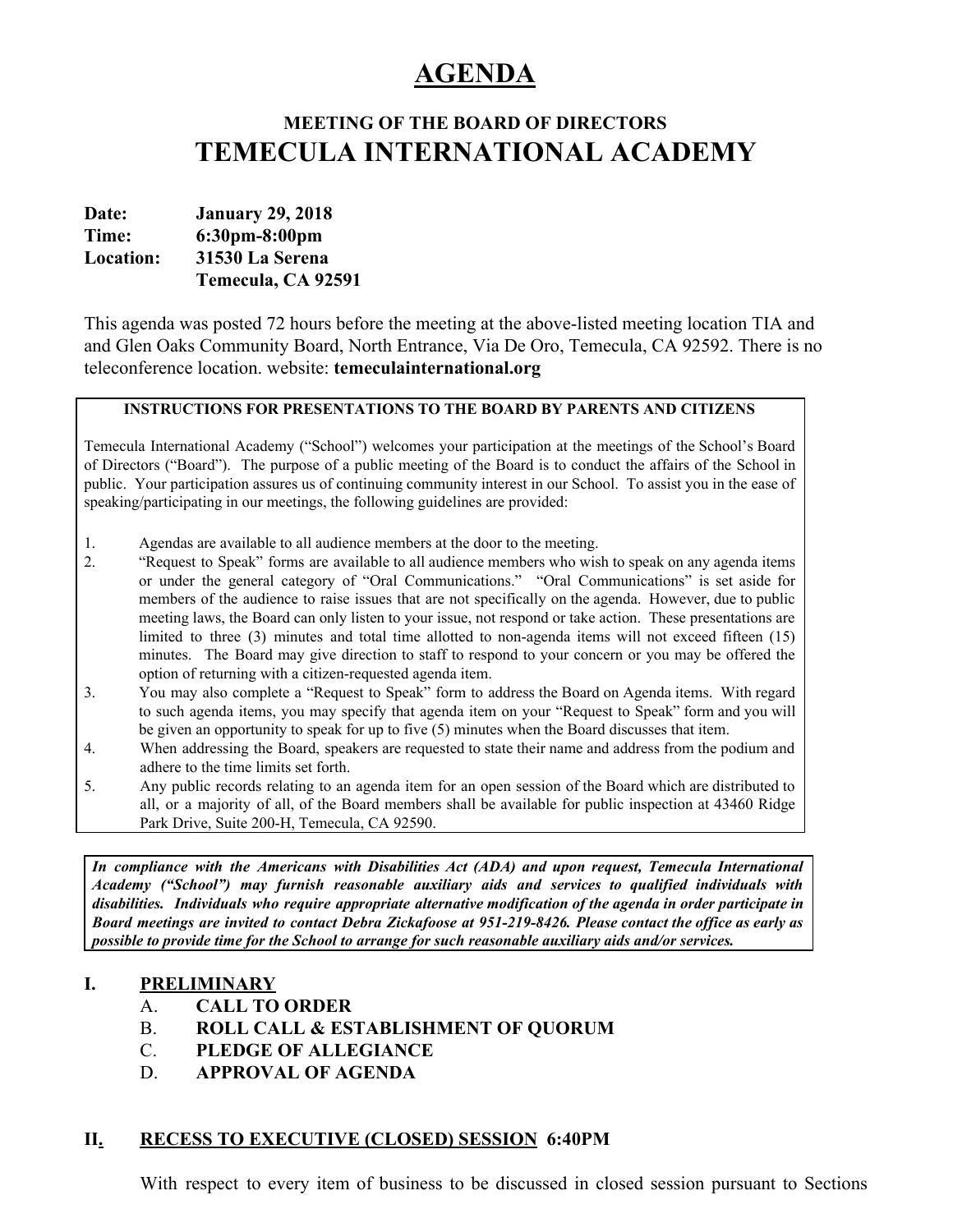## 54956.8:

The Board shall publicly report any action taken in closed session and the vote or abstention on that action of every member present.

- **A.** STUDENT DISCIPLINARY ACTIONS-none
- **B.** PUBLIC EMPLOYEE DISCIPLINE/DISMISSAL/RELEASE/COMPLAINT -none
- **C.** PUBLIC EMPLOYEE EMPLOYMENT/APPOINTMENT-none
- **D.** CONFERENCE WITH LEGAL COUNSEL-none
- **E.** PUBLIC EMPLOYEE PERFORMANCE EVALUATION PROCESS-none

## **REPORT OF ACTION(S) TAKEN IN CLOSED SESSION RECONVENE OPEN SESSION**

## **III. COMMUNICATIONS**

## **A. ORAL COMMUNICATIONS 6:40 PM**

ORAL COMMUNICATIONS: Non-agenda items: no individual presentation shall be for more than three (3) minutes and the total time for this purpose shall not exceed fifteen (15) minutes. Ordinarily, Board members will not respond to presentations and no action can be taken due to California's public meeting laws. However, the Board may give direction to staff following a presentation

## **IV. CONSENT ITEMS**

All matters listed under the consent agenda are considered by the Board to be routine and will be approved/enacted by the Board in one motion in the form listed below. Unless specifically requested by a Board member or a member of the public to be removed from the Consent Agenda for discussion, there will be limited or no discussion of these items prior to the Board votes on them. The President recommends approval of all items on the consent agenda.

**A.** none

# **V. ITEMS SCHEDULED FOR DISCUSSION, UPDATE AND/OR ACTION**

- **A. DISCUSSION, PRESENTATION and ACTION - SARC (School Accountability Report Card)** - Presentation by Mrs. Gina Wickwire
- **B. DISCUSSION AND ACTION for El Dorado Charter SELPA RESOLUTION and PARTICIPATION AGREEMENT -** El Dorado Charter SELPA board resolution and updated participation agreeement
- **C. DISCUSSION and UPDATE of OPEN ENROLLMENT DATES and ACTION to APPROVE SPRING 2018 Lottery Dates -** Saturday March 3rd and Saturday April 14th.

# **VI. CONCLUSION OF THE MEETING**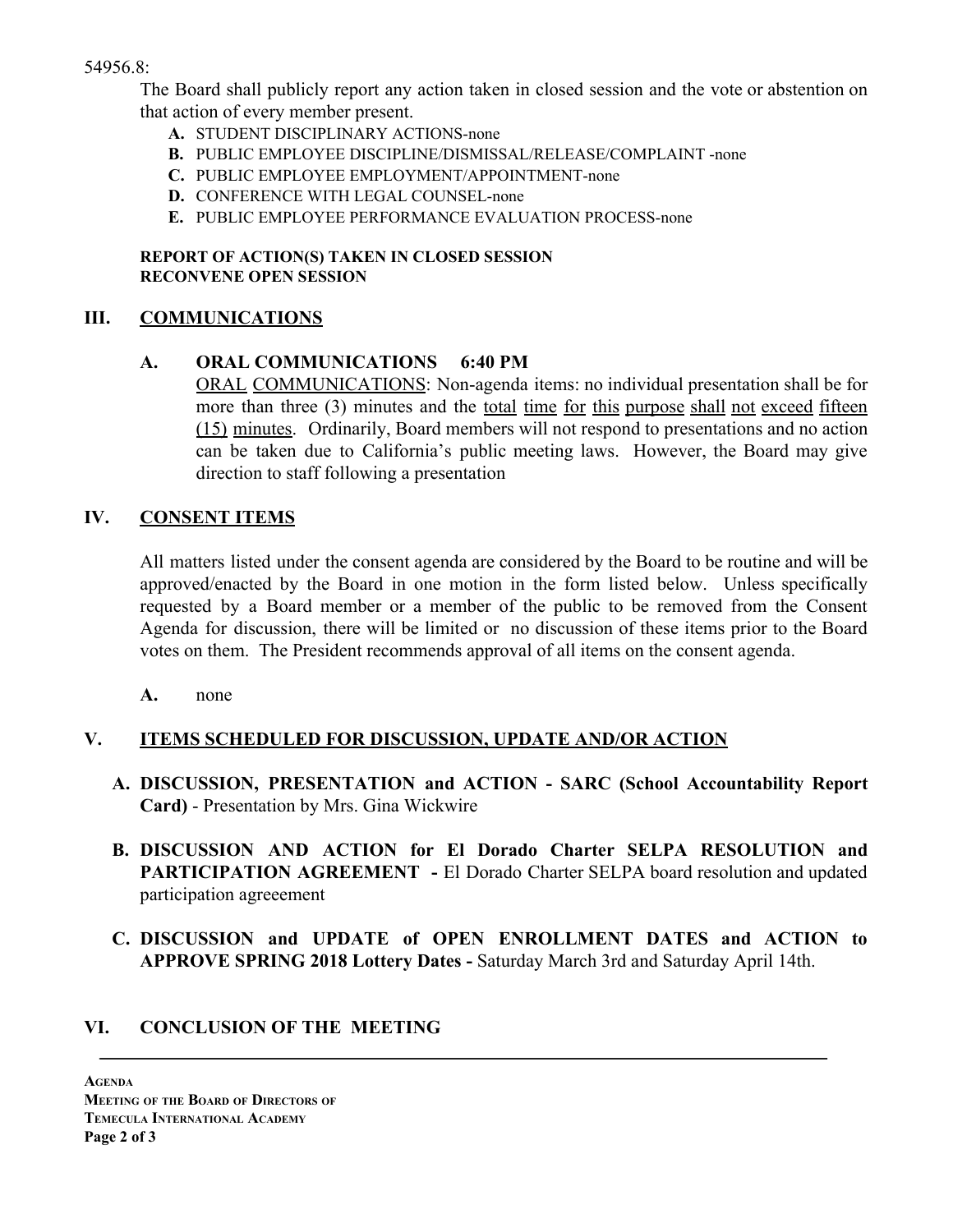## **A. ITEMS TO FUTURE AGENDA**

- **a.** Audit Firm Selection for NON PROFIT 2016-2017, 2017-2018 contract
- **b.** Form 700 completion for submission
- **c.** Prop 39 negotiations and facilities update
- **d.** Finance Committee Meeting date(s) confirmation for 2018
- **e.** Board Docs cloud based Board Document program presentation

## **B. BOARD COMMENTS**

- **C. NEXT MEETING:**
	- **a. February 7, 2018**

## **VII. ADJOURNMENT**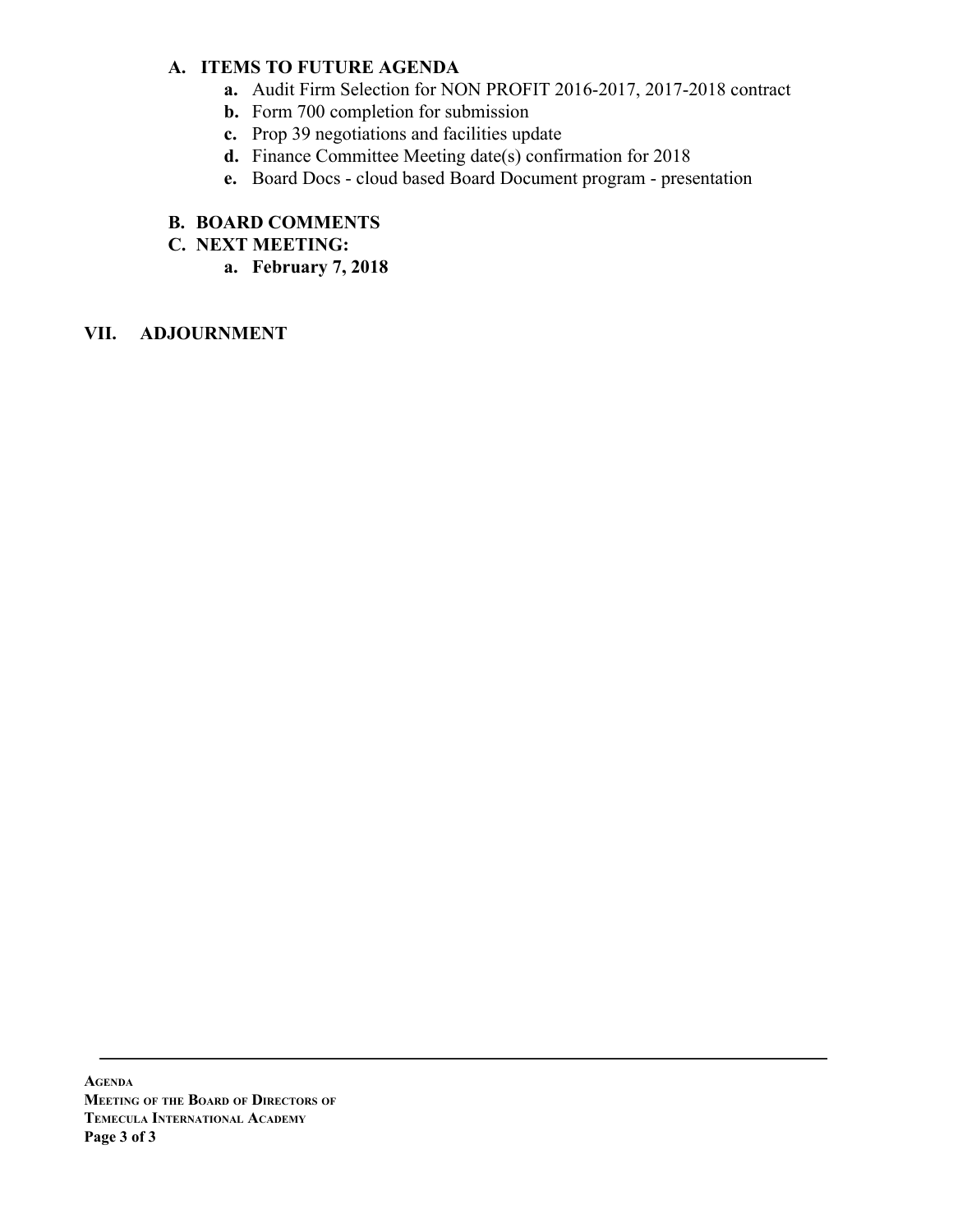# **BOARD RESOLUTION APPROVAL OF EL DORADO CHARTER SELPA PARTICIPATION AGREEMENT**

Whereas \_\_\_\_\_\_\_\_\_\_\_\_\_\_\_\_\_\_\_\_\_\_\_\_\_\_\_\_\_\_\_\_\_\_\_\_\_\_\_\_\_is a member of the El Dorado Charter SELPA; and (School Name)

Whereas the El Dorado Charter SELPA CEO Council approved an updated Participation Agreement on October 12, 2017; and

Whereas adoption of a current Participation Agreement by each member is a condition of membership in the SELPA:

Therefore be it resolved that the Executive Officer is authorized to enter into this agreement.

The above-mentioned resolution was passed by the board of directors of the above named school at a duly authorized meeting where a quorum was present on the \_\_\_\_\_\_Day of \_\_\_\_\_\_\_\_\_\_, 20 and the resolution has not been altered or revoked by any subsequent action of the board.

Yeas: Nays:

By: \_\_\_\_\_\_\_\_\_\_\_\_\_\_\_\_\_\_\_\_\_\_\_\_\_\_\_\_\_\_\_\_\_\_\_\_\_\_\_\_\_\_\_\_\_\_\_ Date\_\_\_\_\_\_\_\_\_\_\_\_\_\_\_\_\_

Executive Officer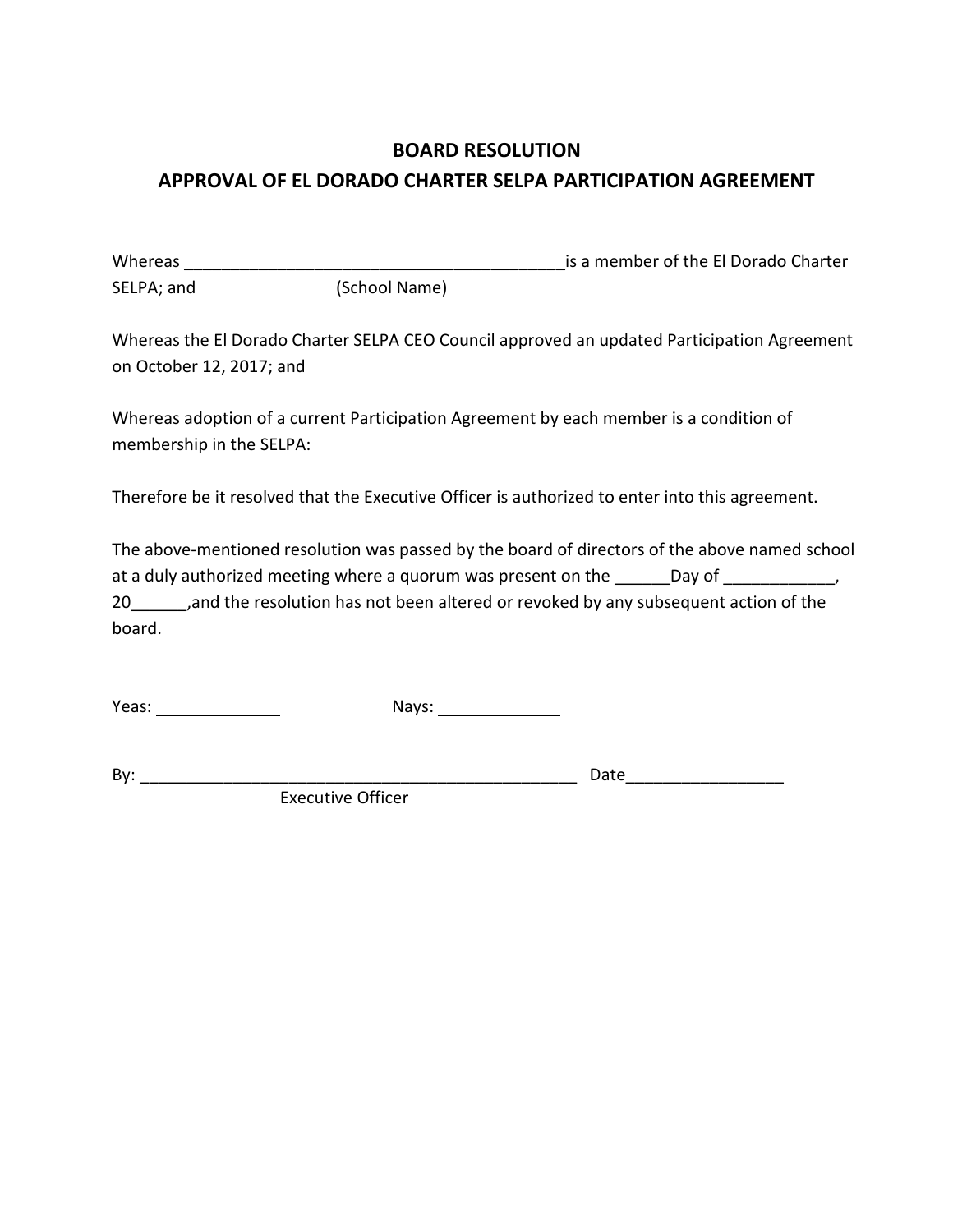# AGREEMENT FOR PARTICIPATION EL DORADO CHARTER SELPA

This Agreement for Participation ("Agreement") is entered into by and between the El Dorado Charter SELPA ("SELPA"), the El Dorado County Office of Education ("EDCOE"), and \_\_\_\_\_\_\_\_\_\_\_\_\_\_\_\_\_\_\_\_\_\_\_\_\_\_\_\_\_\_\_\_\_\_\_\_\_\_\_\_\_\_\_\_\_\_\_ ("LEA"),a California public charter

school, collectively referred to as the "Parties."

# **RECITALS**

WHEREAS, each special educational local plan area is required to administer local plans submitted pursuant to Education Code section 56205 et seq., administer the allocation of funds pursuant to Education Code section 56836 et seq., and ensure that it has in effect policies, procedures, and programs that are consistent with state laws, regulations, and policies governing certain aspects of special education;

WHEREAS, a charter school that is deemed a local educational agency for purposes of special education is required to participate in an approved local plan pursuant to Education Code section 56195.1(f);

WHEREAS, LEA is a charter school that is deemed a local educational agency for purposes of special education pursuant to Education Code section 47641 and is responsible for complying with all provisions of the Individuals with Disabilities Education Act (20 U.S.C. 1400 et seq.) and implementing regulations as they relate to local educational agencies;

WHEREAS, the SELPA as authorized by the California State Board of Education serves as the special educational local plan area for California charter schools deemed local educational agencies pursuant to Education Code section 47641 that have successfully completed the SELPA membership process and have signed this Agreement for Participation ("Agreement");

WHEREAS, EDCOE is designated in the local plan as the "responsible local agency" for the SELPA, which means the administrative entity, the duties of which shall include, but are not limited to, receiving and distributing state and federal special education funds pursuant to the allocation plan, providing administrative support, and coordinating implementation of the plan;

WHEREAS, the actions and decisions of the parties are guided by the values of:

- 1. Commitment maintaining high standards for performance in student achievement, operations, governance and finance;
- 2. Integrity adherence to moral and ethical principles in all aspects of the work;
- 3. Fairness impartial and just treatment of all stakeholders;
- 4. Partnership collaborative decision making and accountability;
- 5. Knowledge understanding of charter school law and practice; and
- 6. Transparency- access to the information, decisions, and actions of the organization;

WHEREAS, the purpose of this agreement is to set forth the various responsibilities of LEA, EDCOE, and SELPA to ensure that all charter pupils with exceptional needs within the SELPA receive appropriate special education programs.

NOW, THEREFORE, IT IS HEREBY AGREED between the parties hereto as follows:

# **1. SHARED COMMITMENTS**

- 1.1. Resource Allocation. Parties shall demonstrate commitment to the promises set forth in this Agreement by allocating appropriate resources.
- 1.2. Standard of Conduct. Parties, at all times, shall conduct themselves in such a manner as to act in the best interests of all other SELPA members. LEA shall not engage in any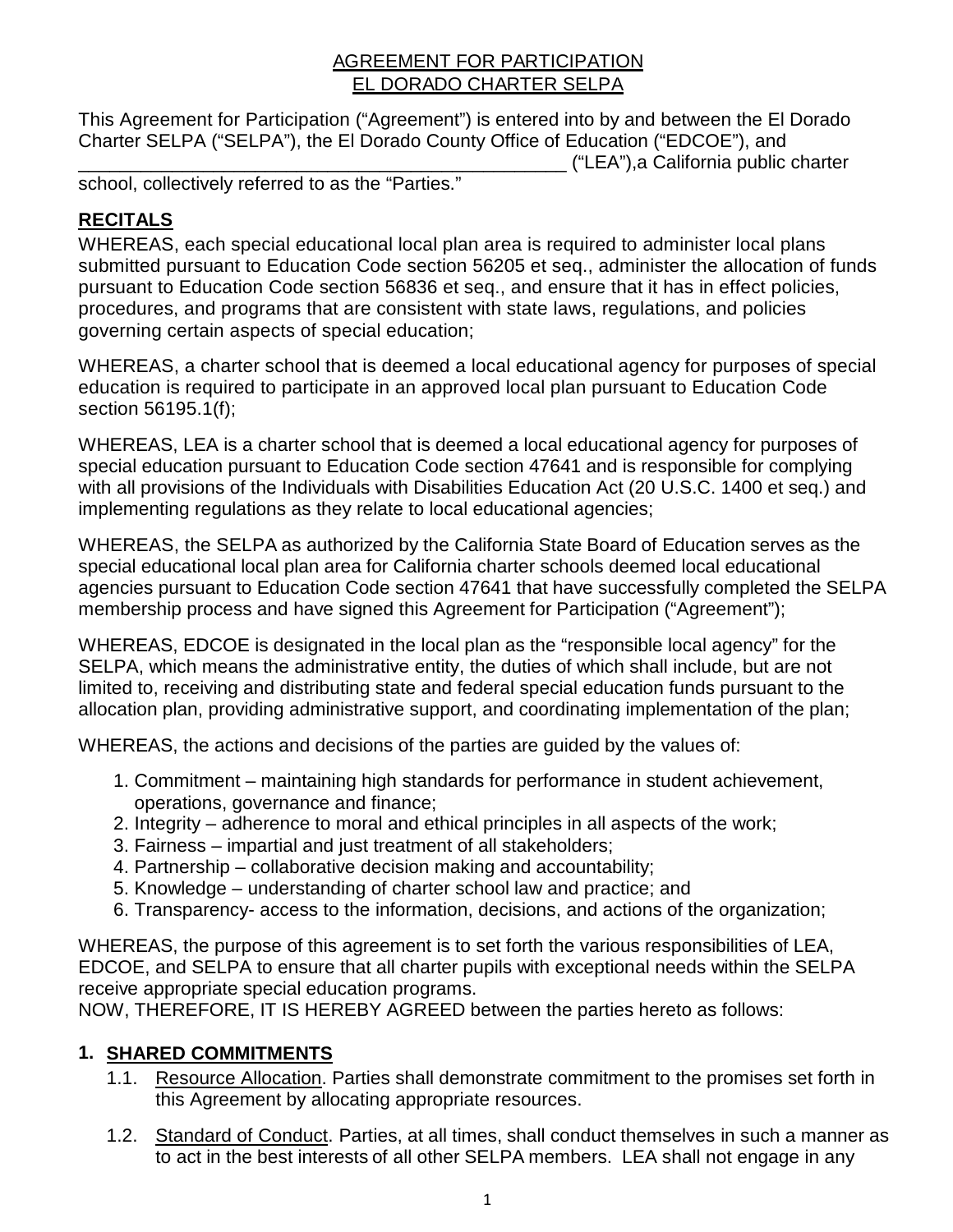activity or enterprise which would tend to injure or expose the SELPA or any of its members to any significant risk of harm or injury of any kind.

- 1.3. Compliance. All parties to this agreement shall identify and comply with applicable laws, regulations, policies, procedures and generally accepted standards. Each party will address any identified compliance gaps in a responsible and timely fashion.
- 1.4. Continual Improvement. Parties are expected to continually improve by setting performance objectives, executing plans and taking necessary corrective actions for deficiencies identified by any and all internal and/or external assessments.
- 1.5. Accuracy of Business Records. Parties shall ensure that any and all financial books and records conform to generally accepted accounting principles and state reporting requirements. Records must be accurate in all material respects. Records must be legible, transparent, and reflect actual transactions and payments and be open to inspection by the other party upon a reasonable request.
- 1.6. Accuracy of Student Records. Parties shall ensure that any and all student records conform to prescribed formats. Records must be legible, transparent, reflect actual transactions and payments, and be accurate in all material respects. Records must be open to inspection and review by other parties with legitimate educational interest upon a request.
- 1.7. Documentation. Parties shall maintain documentation necessary to demonstrate compliance with this Agreement and compliance with applicable state and federal statutes and regulations.
- 1.8. Local and Allocation Plans. Parties agree to the provisions of the Local and Allocation Plans as updated and approved by the CEO Council.
- 1.9. Provision of Free and Appropriate Public Education. The LEA is solely responsible for the provision of special education programs and services to eligible students enrolled in the LEA. The Parties understand and agree that the SELPA or EDCOE shall have no responsibility for the operation of any direct educational program service of any kind, that the SELPA has no duty or authority to provide FAPE to individual students, and that the SELPA has no duty or authority to make decisions regarding the educational programming of students enrolled in the LEA.

# 2. **LEA RESPONSIBILITIES**

- 2.1 Programs and Services. The LEA is solely and exclusive responsible for the following mandated activities in order to operate its special education programs and services for students enrolled in the LEA. As such, the LEA shall:
	- 2.1.1. Select, employ, compensate, and determine the duties of, or establish appropriate contracts for the provision of, special education teachers, instructional aides, and other personnel as required to conduct the program specified in the Local Plan, and in compliance with state and federal mandates.
	- 2.1.2. Conduct and/or contract those programs operated by the LEA in conformance with the Local Plan and the state and federal mandates.
	- 2.1.3. Organize and administer the activities of the IEP teams, including the selection of the LEA staff and who will serve as members of the IEP team in conformance with Education Code Section 56341 and in compliance with the Local Plan.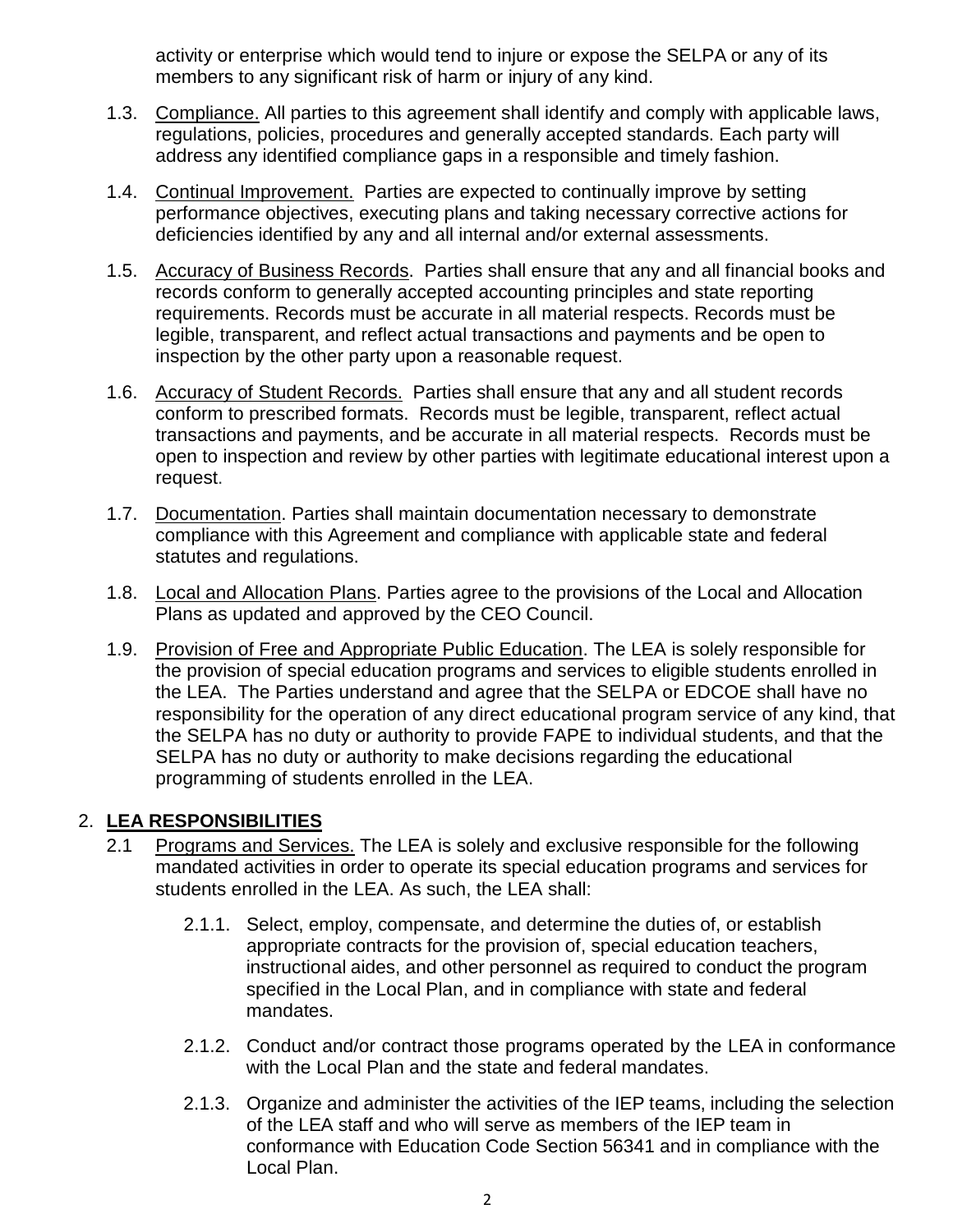- 2.1.4. Develop and implement program objectives and the evaluation of the program effectiveness.
- 2.1.5. Communicate with the parents and/or legal guardians of students in conformance with laws, regulations and the provisions of the Local Plan.
- 2.1.6. Provide for the documentation and reporting of assessment procedures used for the placement of individuals and the security thereof.
- 2.1.7. Provide for the continuous review of placements and the assessment procedures employed to insure their effectiveness and applicability, and insure the continued implementation and compliance with eligibility criteria.
- 2.1.8. Provide for the integration of students with disabilities into the general education school programs and provide for evaluating the results of such integration according to specifications of the Local Plan.
- 2.1.9. Conduct the review of individual placements requested by the parents and/or legal guardians of the student in accordance with the Local Plan.
- 2.1.10. Prepare and submit all required reports, including reports on student enrollment, program expenditures, and program evaluation.
- 2.2. Fiscal Responsibilities. Receive and expend special education funding in accordance with the Charter SELPA Allocation Plan.
- 2.3. Restricted Funds. As a condition of membership and participation in the SELPA, LEA warrants and represents that at no time during the term of this Agreement and LEA's membership and participation in the SELPA shall the LEA, directly or indirectly, provide special education funding for the benefit of a for-profit entity. All funding provided through the Charter SELPA shall be treated as a restricted funding source to be expended only for special education or special education services. Nothing contained herein shall be interpreted as prohibiting any LEA from expending funds to contract with a state-certified nonpublic agency/school for the benefit of children served, in accordance with the approved master contract and individual services agreements as provided for in federal and state law.
- 2.4. Audit Report. Annually provide the SELPA with the LEA's annual, independent financial audit report, on or before December 20th each year, unless an extension has been granted by the State Controller's Office, in which case an extension will be granted to the charter as well. LEA further agrees to provide SELPA copies of any and all State Controller's Office communications regarding audit report corrective actions and a corrected audit report, if applicable. Should an LEA be the subject of an investigation by any federal, state, or local agency, including but not limited to the Fiscal Crisis Management and Assistance Team ("FCMAT") arising out of or related to allegations of fiscal mismanagement, failure to meet generally accepted accounting principles, or any violation of a provision of law, the LEA shall immediately notify SELPA and provide the SELPA with a copy of any written correspondence related thereto.
- 2.5. Membership Responsibilities. Adhere to governance structure within SELPA Local Plan and Policies including designating appropriate representatives to serve on required councils and committees; ensure appropriate LEA representatives attend and participate in SELPA governance meetings as set forth in the Local Plan, Policies and Procedures.
- 2.6. Management Decisions. Consistent with this Agreement, LEA shall have full and exclusive authority and responsibility for classifying employment positions within their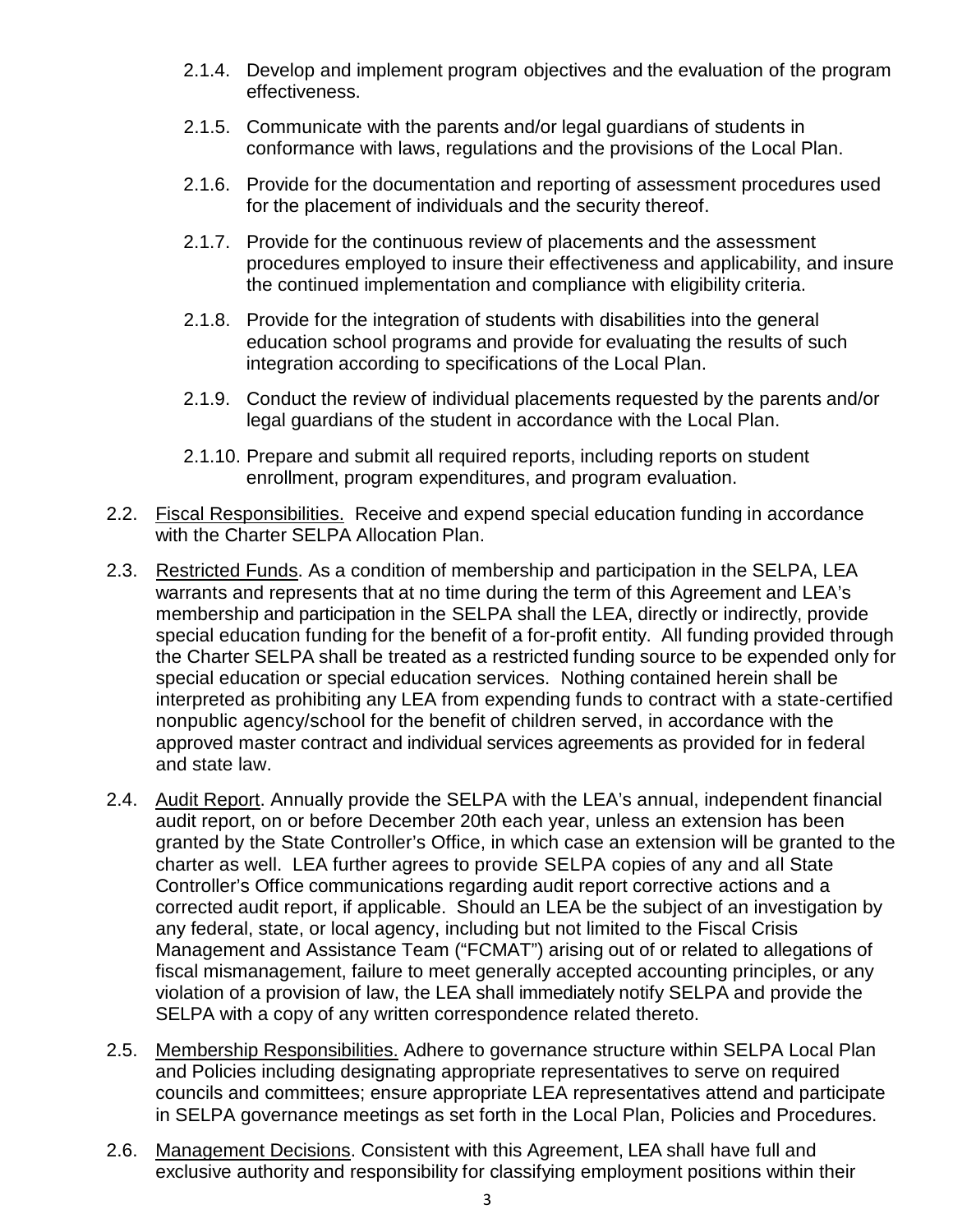LEA. The managerial prerogatives of any participating LEA member shall not be infringed upon by any other participating LEA member except upon mutual consent of an affected LEA member(s), or unless as otherwise set forth. LEA shall not undertake to independently act on behalf of the SELPA or any of its members without express written authorization of the SELPA.

- 2.7. Participation. Ensure appropriate LEA representatives attend and participate in SELPA governance meetings and committees as set forth in the Local Plan, Policies and Procedures.
- 2.8. Reporting Requirements. Submit all required federal, state and SELPA reports and data requests in the prescribed format and at the specified due date. Upon written request by the SELPA, LEA shall provide any requested information, documents, writings, or information of any sort without delay, except as otherwise prohibited by law.
- 2.9. Indemnification and Hold Harmless. To the fullest extent allowed by law, LEA agrees to defend, indemnify, and hold harmless the SELPA and its individual other members, EDCOE, the El Dorado County Superintendent of Schools, and each of their respective directors, officers, agents, employees, and volunteers (the Indemnified Parties), from any claim or demand, damages, losses or expenses (including, without limitation, reasonable attorney fees) that arise in any manner from an actual or alleged failure by LEA to fulfill one or more of the LEA member's obligations except to the extent that such suit arises from the SELPA, EDCOE, or the El Dorado County Superintendent of Schools' negligence.

# 3. **SELPA DUTIES AND RESPONSIBILITIES**

- 3.1 Services. In order to accomplish the goals set forth in the Local Plan, SELPA shall provide the following services and activities for the LEA:
	- 3.1.1. Receive, compile, and submit required enrollment reports and compute all special education apportionments; receive data from LEA to compile and submit budgets for the programs and monitor the fiscal aspects of the program conducted, and receive the special education apportionments as authorized by applicable law.
	- 3.1.2. Maintain SELPA policies and procedures for referring and placing individuals with exceptional needs who are enrolled in the LEA, including the methods and procedures for communication with the parents and/or guardians of the students according to SELPA Local Plan, Policies and Procedures.
	- 3.1.3. Coordinate the organization and maintenance of the Special Education Community Advisory Committee ("CAC") to coordinate the implementation of the Local Plan and provide for the attendance of designated members of the SELPA's staff at all regularly scheduled CAC meetings as required by law.
	- 3.1.4. Coordinate community resources with those provided by LEA and SELPA, including providing such contractual agreements as may be required.
	- 3.1.5. Coordinate state Quality Assurance Process.
	- 3.1.6. Provide alternative dispute resolution supports and services.
	- 3.1.7. Develop interagency referral and placement procedures.
	- 3.1.8. Provide regular personnel development training sessions for LEA staff responsible for administering or delivering special education programs and services.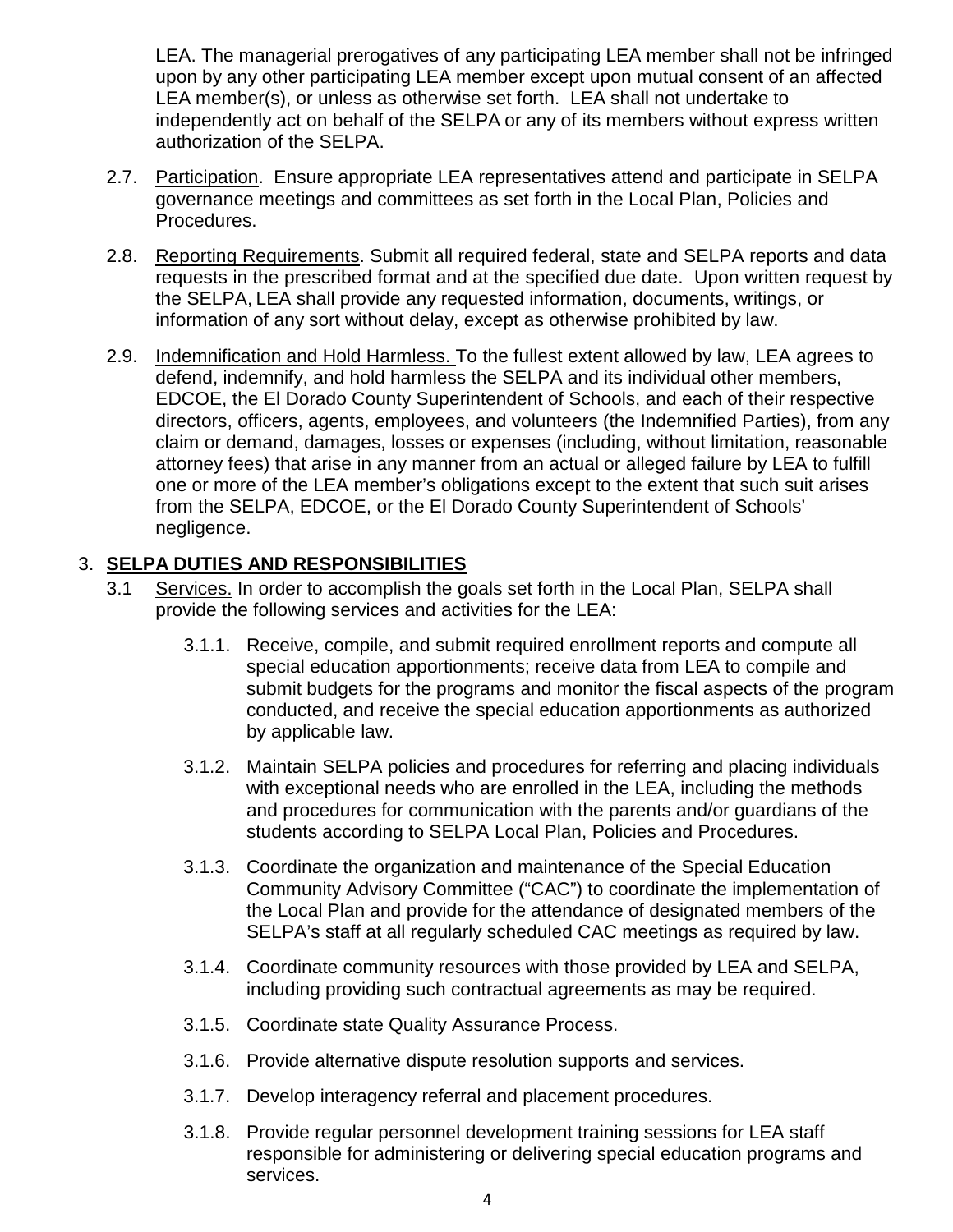- 3.1.9. Provide the method and forms to enable the LEA to report to the SELPA on student enrollment and program expenditures. Establish and maintain a pupil information system.
- 3.1.10. Provide reasonable and appropriate technical assistance and information to the LEA upon request from LEA administration, including but not limited to:
	- 1. Evidenced Based Practices;
	- 2. Program Development and Improvement;
	- 3. Individual cases;
	- 4. State complaints;
	- 5. Requests for due process mediation and hearing; and
	- 6. Appropriate programs and services for specific pupils.
- 3.1.11. Perform other services reasonable and necessary to the administration and coordination of the Local Plan.
- 3.2. Governance. Organize and maintain the governance structure of the Local Plan including various committees and councils to monitor the operations of the SELPA and make recommendations for necessary revisions, including, but not limited to, the Local Plan, Allocation Plan and Policies.
- 3.3. Data Reporting. Establish and maintain methods, timelines and forms to submit required federal, state and SELPA reports.
- 3.4. Public Meetings. Schedule public meetings for purposes of governance activities and adopting the Annual Service Plan and Budget Plan.
- 3.5. Fiscal Responsibilities. Receive, distribute, and oversee the expenditure of special education funds in accordance with federal and state regulations and the SELPA Allocation Plan.
- 3.6. Indemnification and Hold Harmless. The SELPA shall be held harmless and indemnify EDCOE and the El Dorado County Superintendent of Schools for any costs of any kind or nature arising out of or related to this agreement other than as specifically contemplated herein, except to the extent that such cost arises from EDCOE and the El Dorado County Superintendent of Schools' negligence.

# **4. EDCOE DUTIES AND RESPONSIBILITIES**

- 4.1. The Parties understand that EDCOE is designated in the Local Plan as the "responsible local agency" for the SELPA. EDCOE shall receive and distribute state and federal special education funds pursuant to the Allocation Plan, provide administrative support, and coordinate implementation of the Local Plan in accordance with state and federal law.
- 4.2. EDCOE shall not be responsible for any LEA or SELPA obligations or duties of any kind or nature except as explicitly set forth in this agreement.

# **5. TERMINATION OF THIS AGREEMENT AND PARTICIPATION IN SELPA**

5.1. LEA may terminate this Agreement and participation in the SELPA in its sole discretion at the end of the fiscal year next occurring after having provided prior written notice to the SELPA, as follows: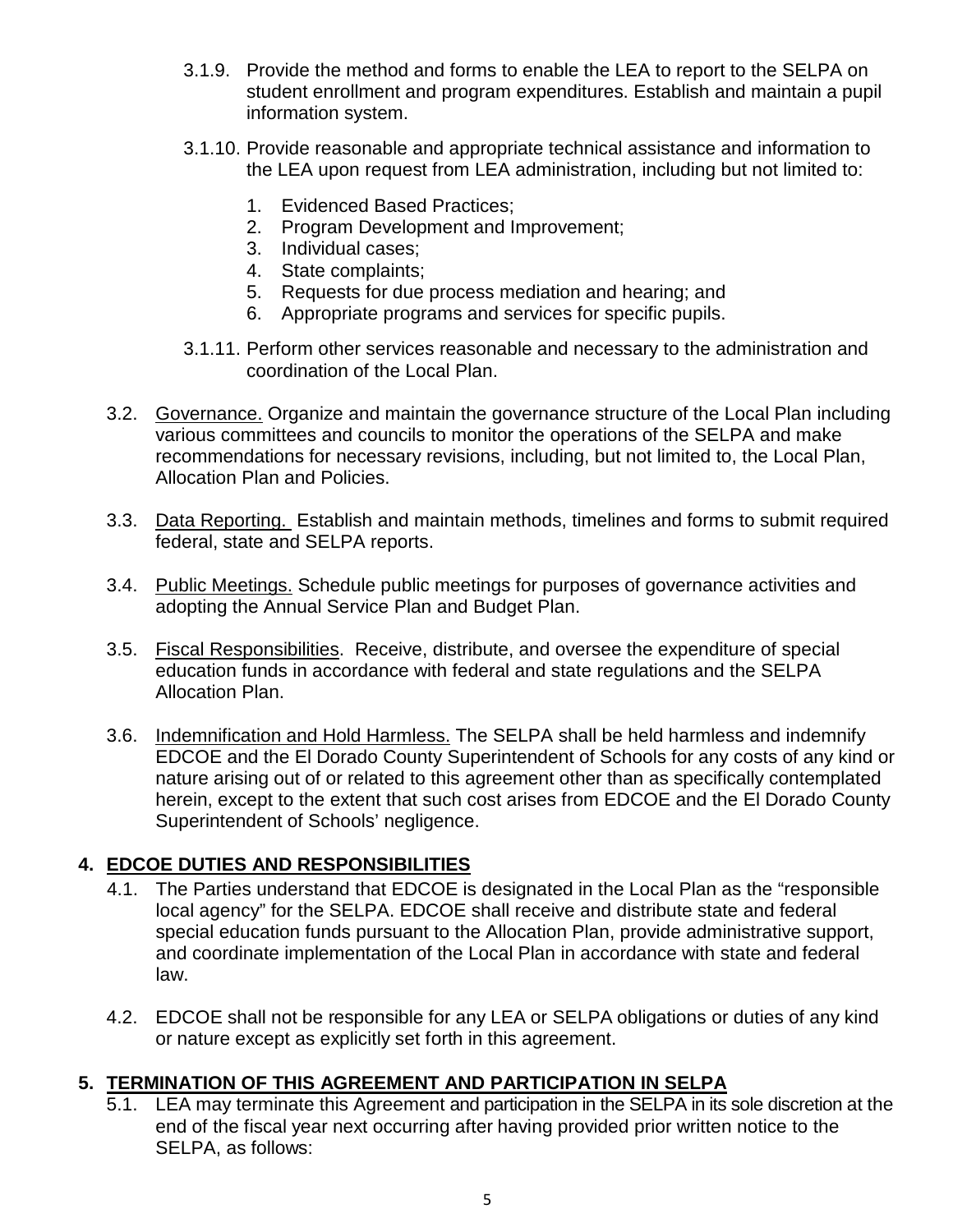- 5.1.1. Prior initial written notice of intended termination to the SELPA at least twelve (12) months and one (1) day in advance of date of termination; and
- 5.1.2. Final written notice of termination to the SELPA no more than six (6) months after the LEA's initial notice of intended termination.
- 5.2. The SELPA may initiate and complete termination of this Agreement and LEA's participation in the SELPA in its sole discretion in accordance with the process and standards in SELPA Policies. The SELPA will provide prior written notice to the LEA at least twelve (12) months as follows:
	- 5.2.1. Prior initial written notice of intended termination to the LEA at least twelve (12) months and one (1) day in advance of date of termination, and
	- 5.2.2. Final written notice of termination to the LEA no more than six (6) months after the SELPA's initial notice of intended termination.
- 5.3. Specifically the timeline and process above does not preclude the SELPA from initiating and completing the termination process in less than 12 months or by June 30 of the year immediately preceding the summary termination, if the member demonstrates:
	- 5.3.1. Egregious disregard of state and federal requirements to provide services to students; and/or
	- 5.3.2. Demonstrated systemic and material issues that would cause the SELPA to make a finding of "going concern" based on leadership, programmatic and/or fiscal solvency that would cause SELPA to reasonably believe the SELPA may be harmed by the continued membership of the LEA.

The standards and timeline as determined by the SELPA shall, at a minimum, provide the LEA a reasonable opportunity for prior written notice and an opportunity to be heard by the Membership Appeals Committee.

# **6. DISPUTE RESOLUTION**

Should a dispute arise relating to the responsibility for service provision, governance activities, the distribution of funding, if a party believes that an action taken by the CEO Council will create an undue hardship, or that the action taken exceeds the authority granted to the CEO Council within the Local Plan and/or state or federal statute, the aggrieved party may request a review of the action with the appropriate governing body or CDE as appropriate.

# **7. MUTUAL REPRESENTATIONS**

- 7.1. Authority and Capacity**.** The Parties have the authority and capacity to enter into this agreement.
- 7.2. Full Disclosure. All information heretofore furnished by the Parties for purposes of or in connection with this Agreement or any transaction contemplated hereby or thereby is true and accurate in all material respects on the date as of which such information is stated.
- 7.3. No Conflicts**.** Neither party is under any restriction or obligation that may affect the performance of its obligations under this agreement.
- 7.4. Enforceability**.** This Agreement constitutes a legal, valid, and binding obligation, enforceable against the Parties according to its terms.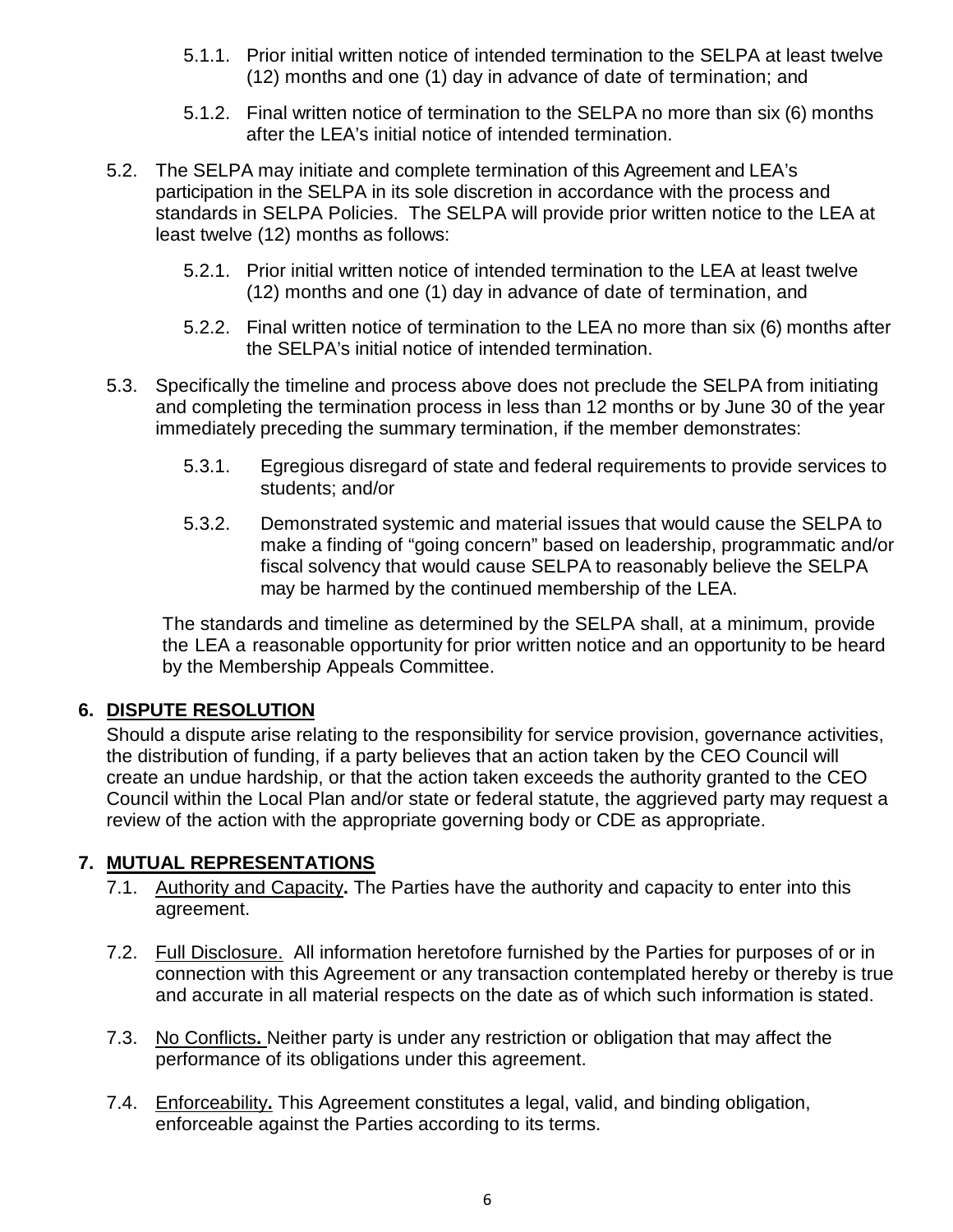# **8. RESERVATION OF RIGHTS**

The Parties hereto agree that nothing contained in this Agreement or otherwise shall be deemed to have waived or modified any of their rights or remedies under the law.

**This agreement is entered into for the 2017-18 year and, absent a new agreement or termination, continues each year thereafter.** 

**Executed on this day of the same of the set of**  $\overline{\phantom{a}}$ **, 20** .

**In accordance with SELPA policy, \_\_\_\_\_\_\_\_\_\_ ,**

**[INSERT** Charter LEA Name]

**certifies that this agreement has been approved by the appropriate local board(s).**

**LEA**

Date **Signature of CEO of Charter LEA** 

[**PRINT CEO Name, Title**]

# **EL DORADO COUNTY OFFICE OF EDUCATION**

Date **Ed Manansala, Ed.D., Superintendent** El Dorado County Office of Education

Date David M. Toston, Associate Superintendent SELPA Programs El Dorado County Office of Education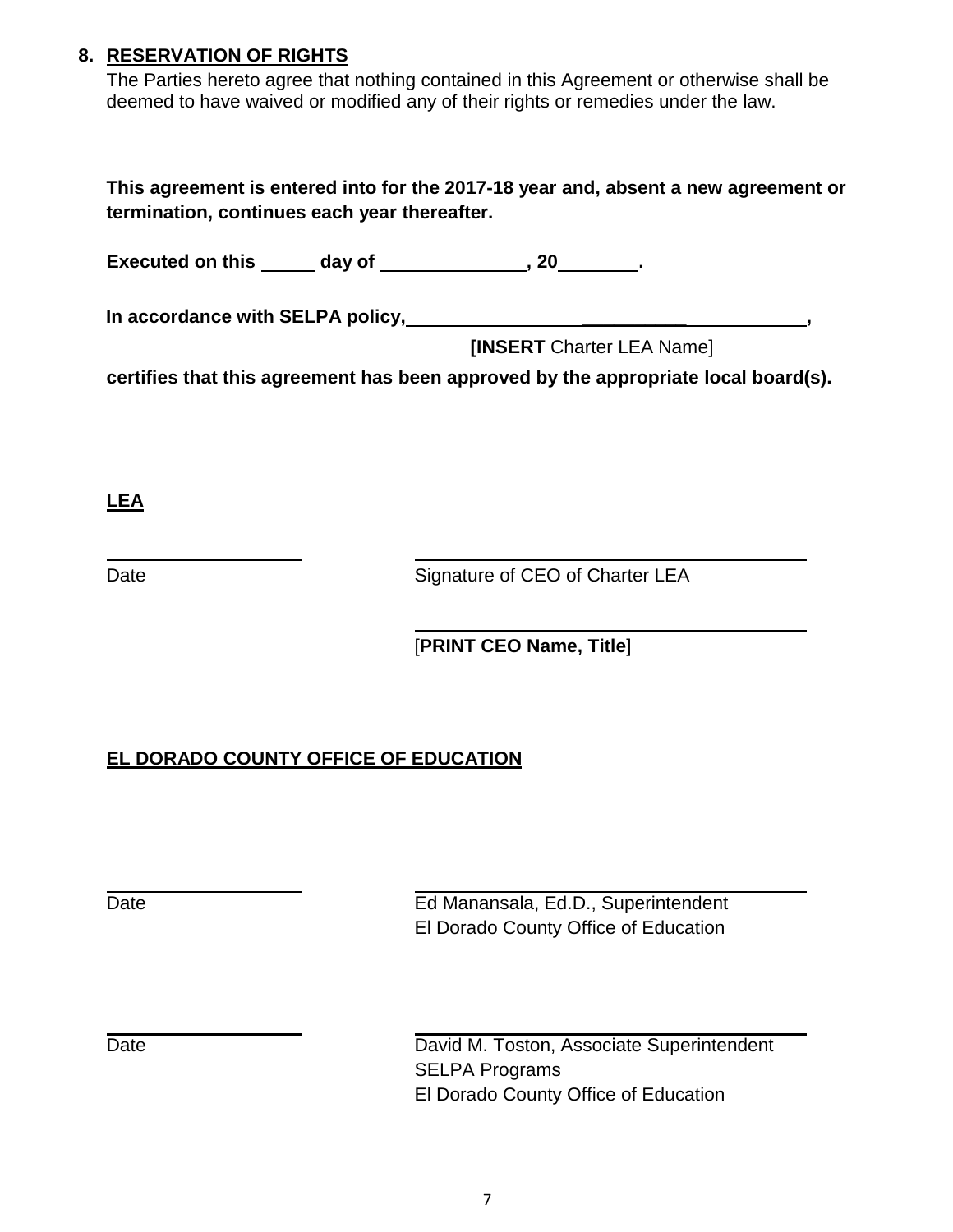# **Temecula International Academy**

# **California Department of Education School Accountability Report Card**

**Reported Using Data from the 2016-17 School Year**

By February 1 of each year, every school in California is required by state law to publish a School Accountability Report Card (SARC).The SARC contains information about the condition and performance of each California public school. Under the Local Control Funding Formula (LCFF) all local educational agencies (LEAs) are required to prepare a Local Control and Accountability Plan (LCAP), which describes how they intend to meet annual school-specific goals for all pupils, with specific activities to address state and local priorities. Additionally, data reported in an LCAP is to be consistent with data reported in the SARC.

- For more information about SARC requirements, see the California Department of Education (CDE) SARC Web page at <http://www.cde.ca.gov/ta/ac/sa/>.
- For more information about the LCFF or LCAP, see the CDE LCFF Web page at <http://www.cde.ca.gov/fg/aa/lc/>.
- For additional information about the school, parents/guardians and community members should contact the school principal or the district office.

#### **DataQuest**

[DataQuest](http://dq.cde.ca.gov/dataquest/) is an online data tool located on the CDE DataQuest Web page that contains additional information about this school and comparisons of the school to the district and the county. Specifically, DataQuest is a dynamic system that provides reports for accountability (e.g., test data, enrollment, high school graduates, dropouts, course enrollments, staffing, and data regarding English learners).

### **Internet Access**

Internet access is available at public libraries and other locations that are publicly accessible (e.g., the California State Library). Access to the Internet at libraries and public locations is generally provided on a first-come, first-served basis. Other use restrictions may include the hours of operation, the length of time that a workstation may be used (depending on availability), the types of software programs available on a workstation, and the ability to print documents.



## **Gina Wickwire, Founding Principal**

**O** Principal, Temecula International Academy

### **About Our School**

Dear Temecula International Academy Families,,

On behalf of the Temecula International Academy Board and Faculty, I am delighted to welcome you to the 2017-18 school year. Each year, the first day of school is filled with anticipation and excitement for all students, parents, and staff. For Temecula International Academy, this year was our opening day which marked a new beginning for the entire TIA community. Our new team is highly committed to being an integral part of our Temecula Valley Community that prepares every student for success.

In preparation for the new year, our staff has worked to lay the very foundation that our TIA Board created for our students. Our planning, trainings, and development include focusing on academic achievement, engaging instruction that is created to provide rigor and relevance, leadership opportunities for all students, a safe and respectful environment, and a close partnership that engages our community. Thus far, this has included adopting brand new curriculum in all of our CORE areas, creating a foreign language program that is offered to all of our students, setting the foundation to create an emotional literacy program for all stakeholders, and extensive professional development for our teachers.

As an educator and life long learner, I couldn't be more excited and proud to be a working with an exceptional staff and community.

We are looking forward to this being the beginning of many more wonderful years at TIA!

Warm<sub>l</sub>

Gina Wickwire

Founding Principal of Temecula International Academy

#### **Contact**

Temecula International Academy 31530 La Serena Way Temecula, CA 95291-5080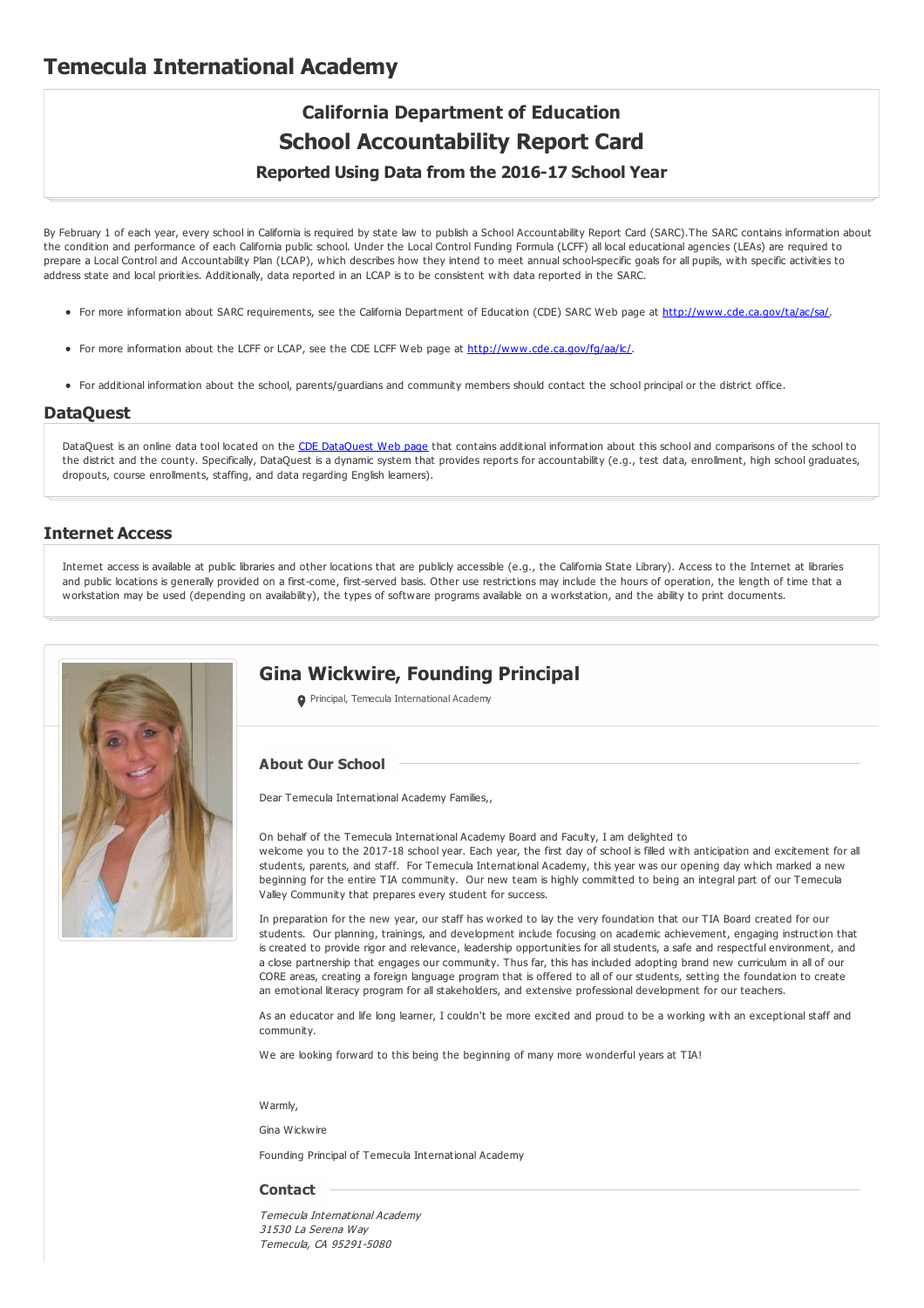Phone: 951-219-8426 E-mail: <u>[info@temeculainternational.org](mailto:info@temeculainternational.org)</u>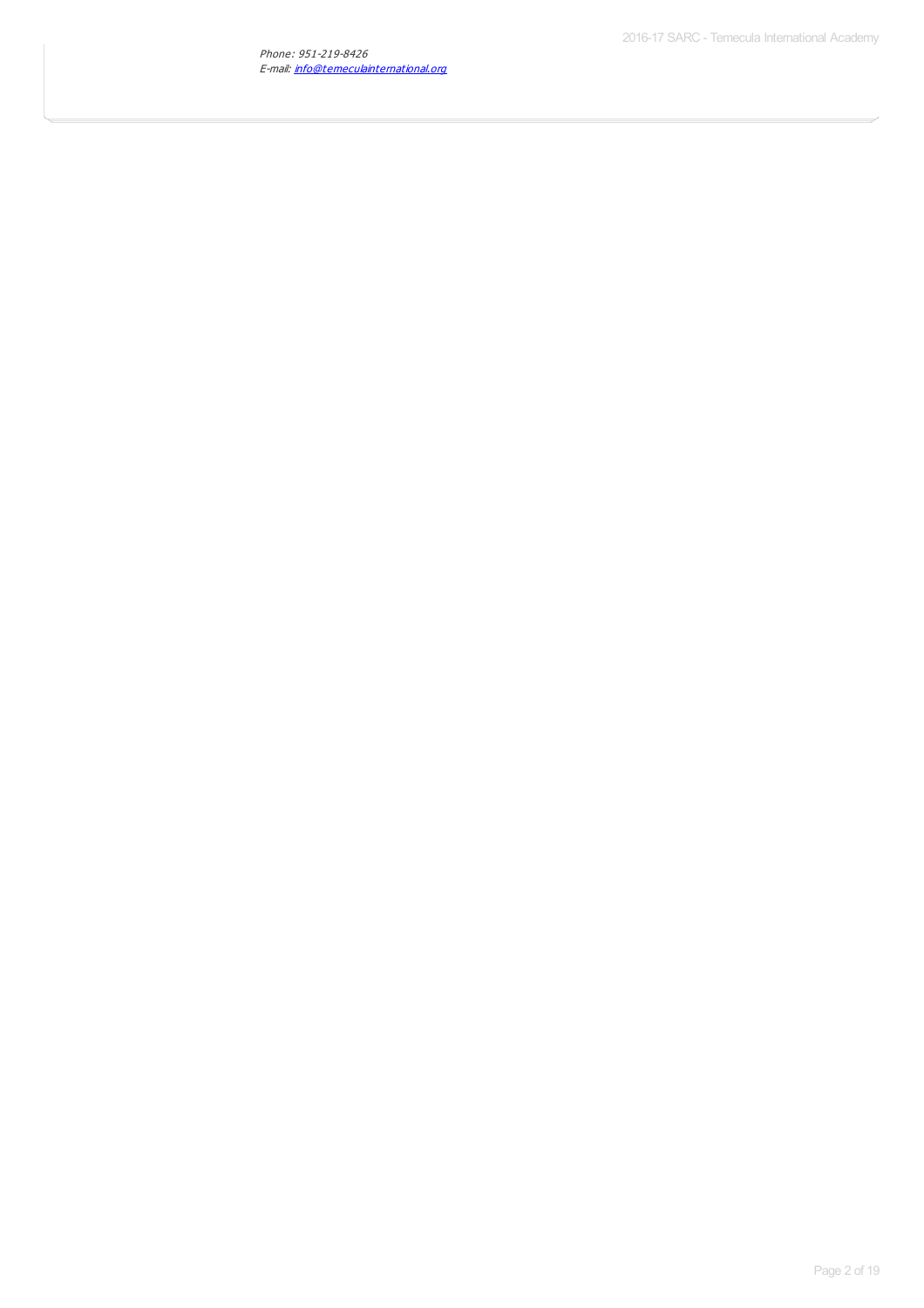# **About This School**

**Contact Information (School Year 2017-18)**

| District Contact Information (School Year 2017-18) |                                      |  |  |  |
|----------------------------------------------------|--------------------------------------|--|--|--|
| <b>District Name</b>                               | Riverside County Office of Education |  |  |  |
| <b>Phone Number</b>                                | (951) 826-6530                       |  |  |  |
| Superintendent                                     | Judy White                           |  |  |  |
| <b>E-mail Address</b>                              | jdwhite@rcoe.us                      |  |  |  |
| <b>Web Site</b>                                    | http://www.rcoe.us                   |  |  |  |

| School Contact Information (School Year 2017-18)    |                                   |  |  |  |
|-----------------------------------------------------|-----------------------------------|--|--|--|
| <b>School Name</b>                                  | Temecula International Academy    |  |  |  |
| <b>Street</b>                                       | 31530 La Serena Way               |  |  |  |
| City, State, Zip                                    | Temecula, Ca, 95291-5080          |  |  |  |
| <b>Phone Number</b>                                 | 951-219-8426                      |  |  |  |
| <b>Principal</b>                                    | Gina Wickwire, Founding Principal |  |  |  |
| <b>E-mail Address</b>                               | info@temeculainternational.org    |  |  |  |
| <b>Web Site</b>                                     | www.temeculainternational.org     |  |  |  |
| County-District-School 33103300136168<br>(CDS) Code |                                   |  |  |  |

Last updated: 1/27/2018

### **School Description and Mission Statement (School Year 2017-18)**

Temecula International Academy is a Kindergarten through 8th grade charter school authorized by Riverside County Office of Education to serve students in Temecula Valley. The school is established to provide a smaller learning community for elementary and middle school students, foundational world language instruction to provide students the opportunity to gain proven cognitive benefits of early second language acquisition, and leadership skill development through early consistent social and emotional intelligence training using the RULER model and general global awareness supported by integrated, project-based learning.

MISSION STATEMENT

Our MISSION is to provide a dynamic educational community where children achieve their greatest intellectual potential through a rigorous core curriculum and where their social and emotional intelligence is enhanced through world language exposure, character development, and intercultural understanding. ?

Upon graduating our students will be poised to contribute to their local and global communities as knowledgeable, compassionate, and effective leaders.

#### VISION

OUR VISION AND CORE VALUES:

?We educate and guide elementary and middle school students in the Temecula Valley to: ?

· Understand their responsibility in respecting others

· Use critical and creative thinking to engage the world around them

- · Embrace diversity through cultural awareness and world language studies
- · Assume leadership and mentorship roles as they enter high school

· Approach their future with insight and confidence

SHARED COMMITMENT The faculty and staff at TIA High School are committed to: A quality program including world language and social emotional instruction Smaller learning community Leadership development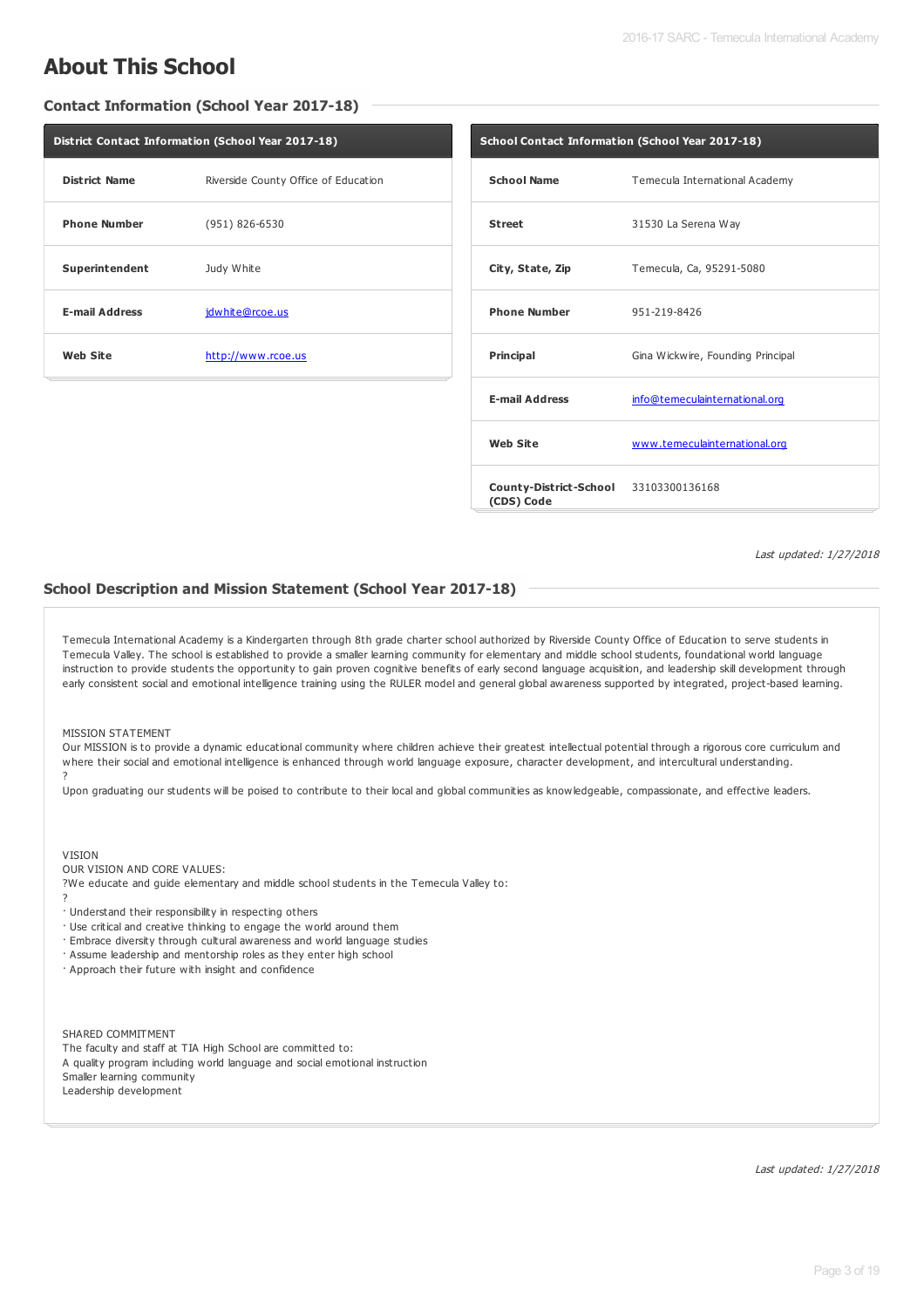## **Student Enrollment by Grade Level (School Year 2016-17)**

| <b>Grade Level</b>      | <b>Number of Students</b> |
|-------------------------|---------------------------|
| Kindergarten            | 26                        |
| Grade 1                 | 12                        |
| Grade 2                 | 12                        |
| Grade 3                 | 21                        |
| Grade 4                 | 12                        |
| Grade 5                 | 13                        |
| Grade 6                 | 19                        |
| <b>Total Enrollment</b> | 115                       |



Last updated: 1/27/2018

## **Student Enrollment by Student Group (School Year 2016-17)**

| <b>Student Group</b>                | <b>Percent of Total Enrollment</b> |
|-------------------------------------|------------------------------------|
| Black or African American           | 2.0%                               |
| American Indian or Alaska Native    | $0.0\%$                            |
| Asian                               | 7.0%                               |
| Filipino                            | $0.0\%$                            |
| Hispanic or Latino                  | 32.0 %                             |
| Native Hawaiian or Pacific Islander | $0.0\%$                            |
| White                               | 50.0%                              |
| Two or More Races                   | 20.0%                              |
| Other                               | $-11.0%$                           |
| <b>Student Group (Other)</b>        | <b>Percent of Total Enrollment</b> |
| Socioeconomically Disadvantaged     | 4.0%                               |
| English Learners                    | 14.0 %                             |
| Students with Disabilities          | 14.0%                              |
| Foster Youth                        | 0.0%                               |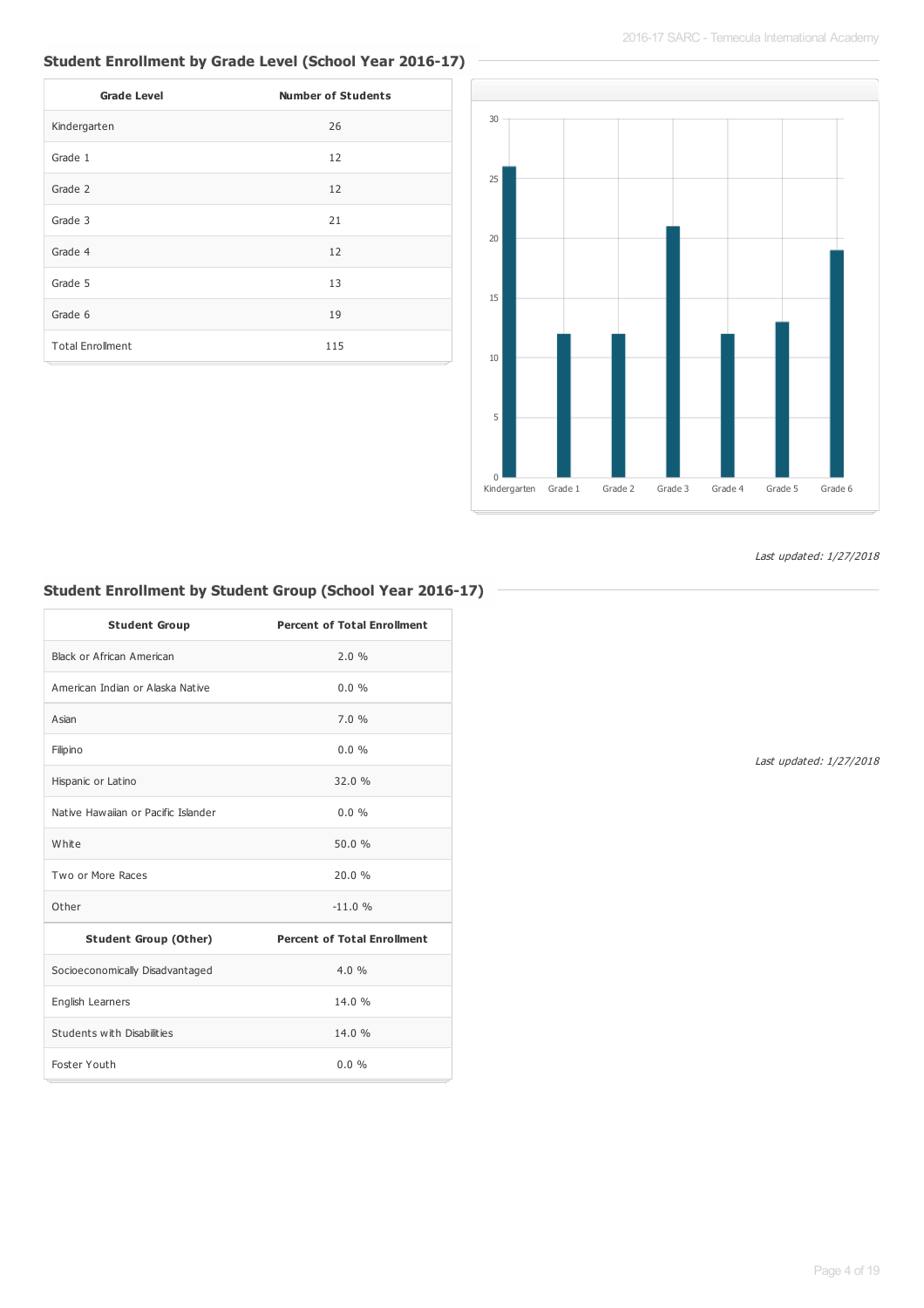# **A. Conditions of Learning**

# **State Priority: Basic**

The SARC provides the following information relevant to the State priority: Basic (Priority 1):

- Degree to which teachers are appropriately assigned and fully credentialed in the subject area and for the pupils they are teaching;
- Pupils have access to standards-aligned instructional materials; and
- School facilities are maintained in good repair

### **Teacher Credentials**

| <b>Teachers</b>                                                                   |                | School         |                | <b>District</b> |
|-----------------------------------------------------------------------------------|----------------|----------------|----------------|-----------------|
|                                                                                   | $2015 -$<br>16 | $2016 -$<br>17 | $2017 -$<br>18 | $2017 -$<br>18  |
| With Full Credential                                                              |                |                | 8              | 8               |
| Without Full Credential                                                           |                |                | 0              | O               |
| Teachers Teaching Outside Subject<br>Area of Competence (with full<br>credential) |                |                | $\Omega$       | 0               |



#### Last updated: 1/27/2018

### **Teacher Misassignments and Vacant Teacher Positions**

| <b>Indicator</b>                                  | $2015 -$<br>16 | $2016 -$<br>17 | $2017 -$<br>18 |
|---------------------------------------------------|----------------|----------------|----------------|
| Misassignments of Teachers of English<br>Learners |                |                | 0              |
| Total Teacher Misassignments*                     |                |                | 0              |
| Vacant Teacher Positions                          |                |                | 0              |



Note: "Misassignments" refers to the number of positions filled by teachers who lack legal authorization to teach that grade level, subject area, student group, etc.

\* Total Teacher Misassignments includes the number of Misassignments of Teachers of English Learners.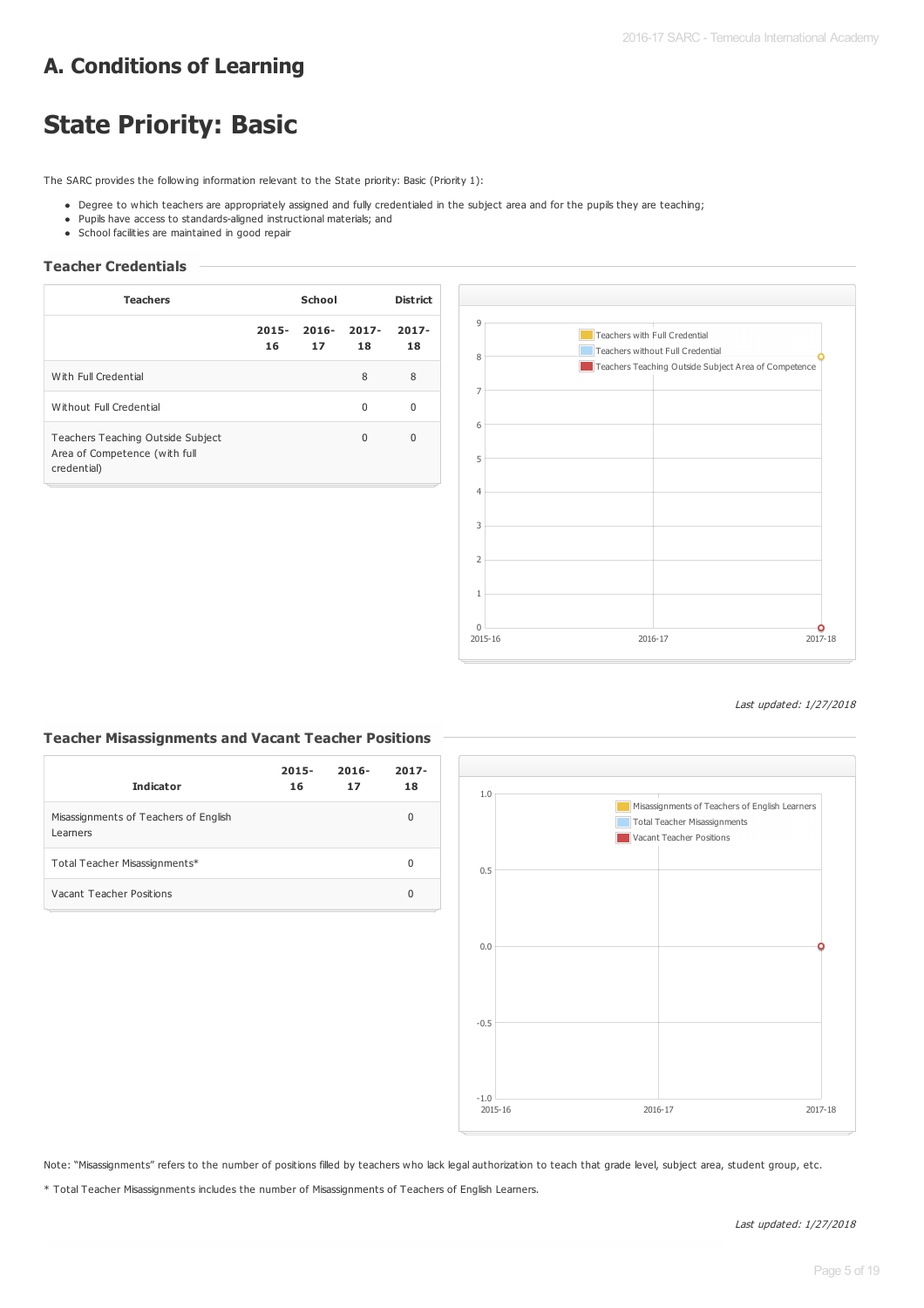## **Quality, Currency, Availability of Textbooks and Instructional Materials (School Year 2017-18)**

Year and month in which the data were collected: December 2017

| Subject                                                                                  | Textbooks and Instructional Materials/year of Adoption                                                                                         | <b>From Most Recent</b><br>Adoption? | <b>Percent Students Lacking Own</b><br><b>Assigned Copy</b> |
|------------------------------------------------------------------------------------------|------------------------------------------------------------------------------------------------------------------------------------------------|--------------------------------------|-------------------------------------------------------------|
| Reading/Language Arts                                                                    | Teacher's College, Columbia University-Lucy Caulkins Reading and Writing<br>Curriculum and Classrroom Libraries<br>Classical Roots, Vocabulary | Yes                                  | 0.0%                                                        |
|                                                                                          |                                                                                                                                                |                                      |                                                             |
| Mathematics                                                                              | Eureka Math, Great Minds                                                                                                                       | Yes                                  | $0.0 \%$                                                    |
| Science                                                                                  | <b>FOSS Science</b>                                                                                                                            | Yes                                  | $0.0 \%$                                                    |
| History-Social Science                                                                   | <b>TCI-History Alive</b><br>Grades 3-6                                                                                                         | Yes                                  | $0.0 \%$                                                    |
| Foreign Language                                                                         | Descubre-Spanish<br>Lectures de France & Foreign Language Store                                                                                | Yes                                  | $0.0 \%$                                                    |
| Health                                                                                   | R.U.L.E.R.- Emotional Literacy, YALE University                                                                                                | Yes                                  | 0.0%                                                        |
| Visual and Performing<br>Arts                                                            | Meet the Masters                                                                                                                               | Yes                                  | $0.0 \%$                                                    |
| Science Lab Eqpmt<br>$(Grades 9-12)$<br>Note: Cells with N/A values do not require data. | N/A                                                                                                                                            | N/A                                  | $0.0 \%$                                                    |

Last updated: 1/27/2018

## **School Facility Good Repair Status**

Year and month of the most recent FIT report:

Г

| <b>System Inspected</b>                                            | Rating | <b>Repair Needed and</b><br><b>Action Taken or</b><br><b>Planned</b> |
|--------------------------------------------------------------------|--------|----------------------------------------------------------------------|
| Systems: Gas Leaks, Mechanical/HVAC,<br>Sewer                      |        |                                                                      |
| <b>Interior: Interior Surfaces</b>                                 |        |                                                                      |
| Cleanliness: Overall Cleanliness,<br>Pest/Vermin Infestation       |        |                                                                      |
| Electrical: Electrical                                             |        |                                                                      |
| Restrooms/Fountains: Restrooms,<br>Sinks/Fountains                 |        |                                                                      |
| Safety: Fire Safety, Hazardous Materials                           |        |                                                                      |
| Structural: Structural Damage, Roofs                               |        |                                                                      |
| External: Playground/School Grounds,<br>Windows/Doors/Gates/Fences |        |                                                                      |

## **Overall Facility Rate**

Year and month of the most recent FIT report: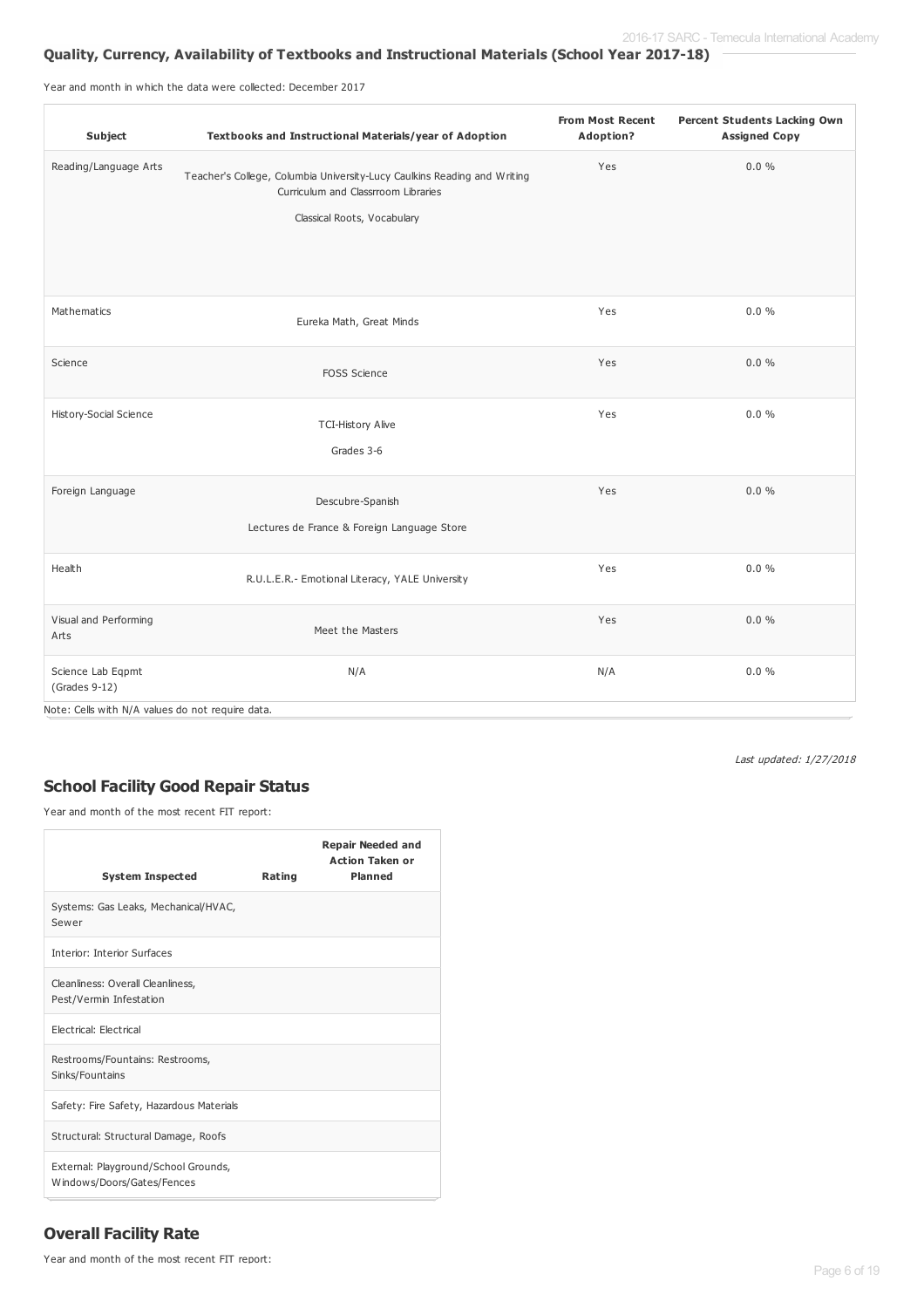Overall Rating

Year and month of the most recent FIT report: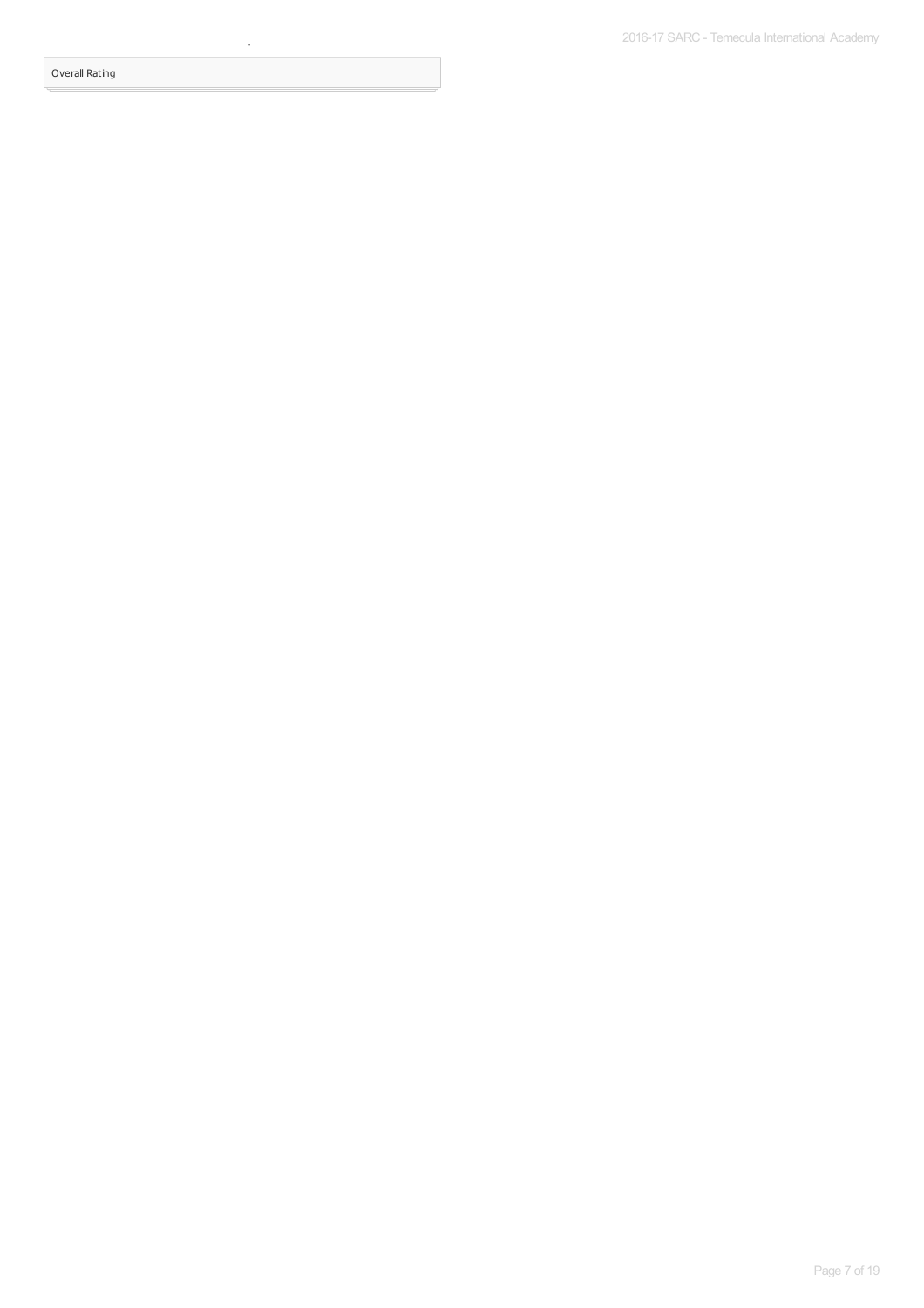# **B. Pupil Outcomes**

# **State Priority: Pupil Achievement**

The SARC provides the following information relevant to the State priority: Pupil Achievement (Priority 4):

- **Statewide assessments** (i.e., California Assessment of Student Performance and Progress [CAASPP] System, which includes the Smarter Balanced Summative Assessments for students in the general education population and the California Alternate Assessments [CAAs] for English language arts/literacy [ELA] and mathematics given in grades three through eight and grade eleven. Only eligible students may participate in the administration of the CAAs. CAAs items are aligned with alternate achievement standards, which are linked with the Common Core State Standards [CCSS] for students with the most significant cognitive disabilities); and
- The percentage of students who have successfully completed courses that satisfy the requirements for entrance to the University of California and the California State University, or career technical education sequences or programs of study.

### **CAASPP Test Results in ELA and Mathematics for All Students**

### **Grades Three through Eight and Grade Eleven (School Year 2016-17)**

|                                                      |         | Percentage of Students Meeting or Exceeding the State Standards |                 |         |              |         |  |  |
|------------------------------------------------------|---------|-----------------------------------------------------------------|-----------------|---------|--------------|---------|--|--|
|                                                      | School  |                                                                 | <b>District</b> |         | <b>State</b> |         |  |  |
| <b>Subject</b>                                       | 2015-16 | 2016-17                                                         | 2015-16         | 2016-17 | 2015-16      | 2016-17 |  |  |
| English Language Arts / Literacy (grades 3-8 and 11) |         |                                                                 |                 |         |              |         |  |  |
| Mathematics (grades 3-8 and 11)                      |         |                                                                 |                 |         |              |         |  |  |

Note: Percentages are not calculated when the number of students tested is ten or less, either because the number of students in this category is too small for statistical accuracy or to protect student privacy.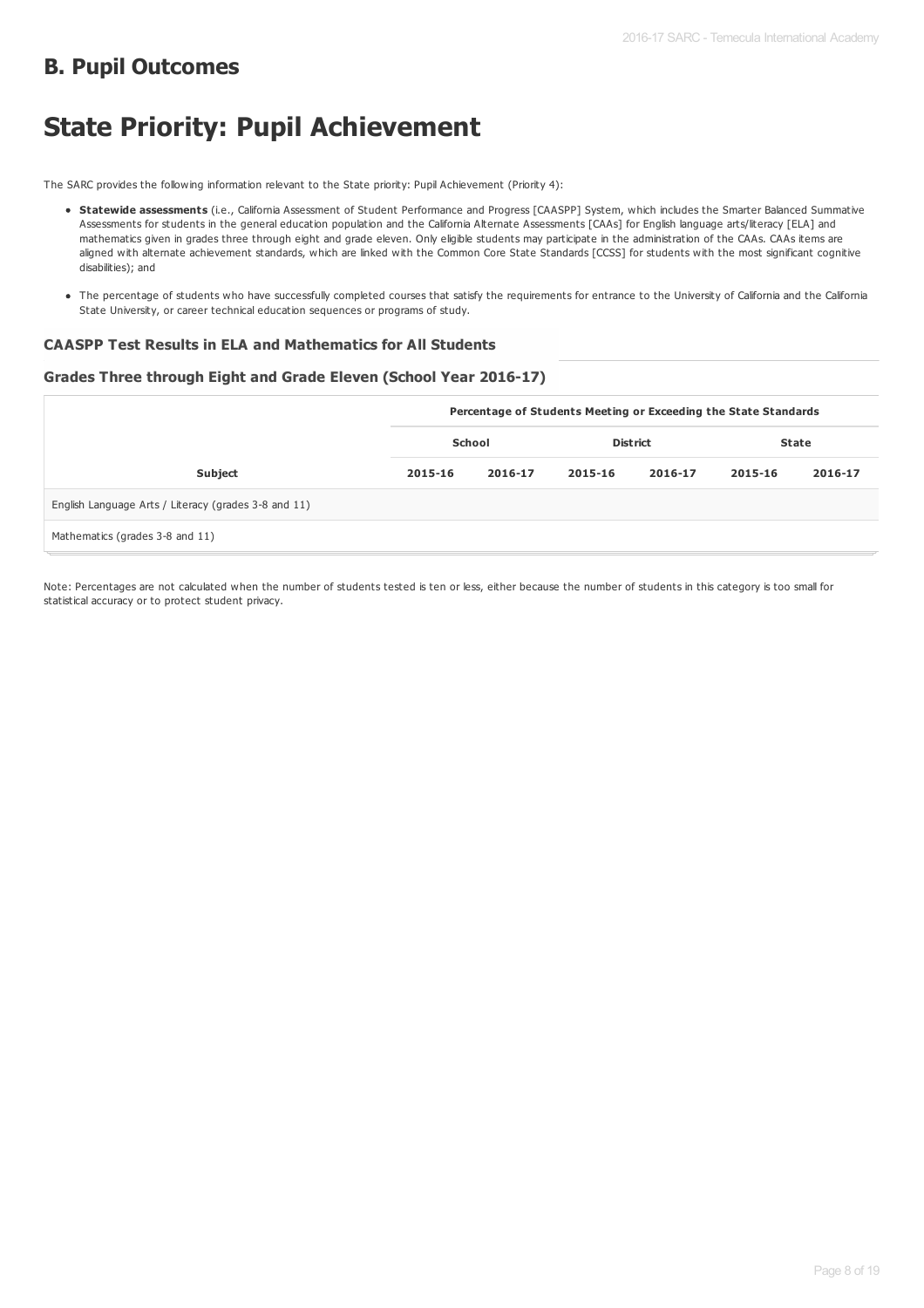### **CAASPP Test Results in ELA by Student Group**

### **Grades Three through Eight and Grade Eleven (School Year 2016-17)**

| <b>Student Group</b>                          | <b>Total Enrollment</b> | <b>Number Tested</b> | <b>Percent Tested</b> | <b>Percent Met or Exceeded</b> |
|-----------------------------------------------|-------------------------|----------------------|-----------------------|--------------------------------|
| All Students                                  |                         |                      |                       |                                |
| Male                                          |                         |                      |                       |                                |
| Female                                        |                         |                      |                       |                                |
| Black or African American                     |                         |                      |                       |                                |
| American Indian or Alaska Native              |                         |                      |                       |                                |
| Asian                                         |                         |                      |                       |                                |
| Filipino                                      |                         |                      |                       |                                |
| Hispanic or Latino                            |                         |                      |                       |                                |
| Native Hawaiian or Pacific Islander           |                         |                      |                       |                                |
| White                                         |                         |                      |                       |                                |
| Two or More Races                             |                         |                      |                       |                                |
| Socioeconomically Disadvantaged               |                         |                      |                       |                                |
| English Learners                              |                         |                      |                       |                                |
| Students with Disabilities                    |                         |                      |                       |                                |
| Students Receiving Migrant Education Services |                         |                      |                       |                                |
| Foster Youth                                  |                         |                      |                       |                                |

Note: ELA test results include the Smarter Balanced Summative Assessment and the CAA. The "Percent Met or Exceeded" is calculated by taking the total number of students who met or exceeded the standard on the Smarter Balanced Summative Assessment plus the total number of students who met the standard (i.e., achieved Level 3–Alternate) on the CAAs divided by the total number of students who participated in both assessments.

Note: Double dashes (--) appear in the table when the number of students is ten or less, either because the number of students in this category is too small for statistical accuracy or to protect student privacy.

Note: The number of students tested includes all students who participated in the test whether they received a score or not; however, the number of students tested is not the number that was used to calculate the achievement level percentages. The achievement level percentages are calculated using only students who received scores.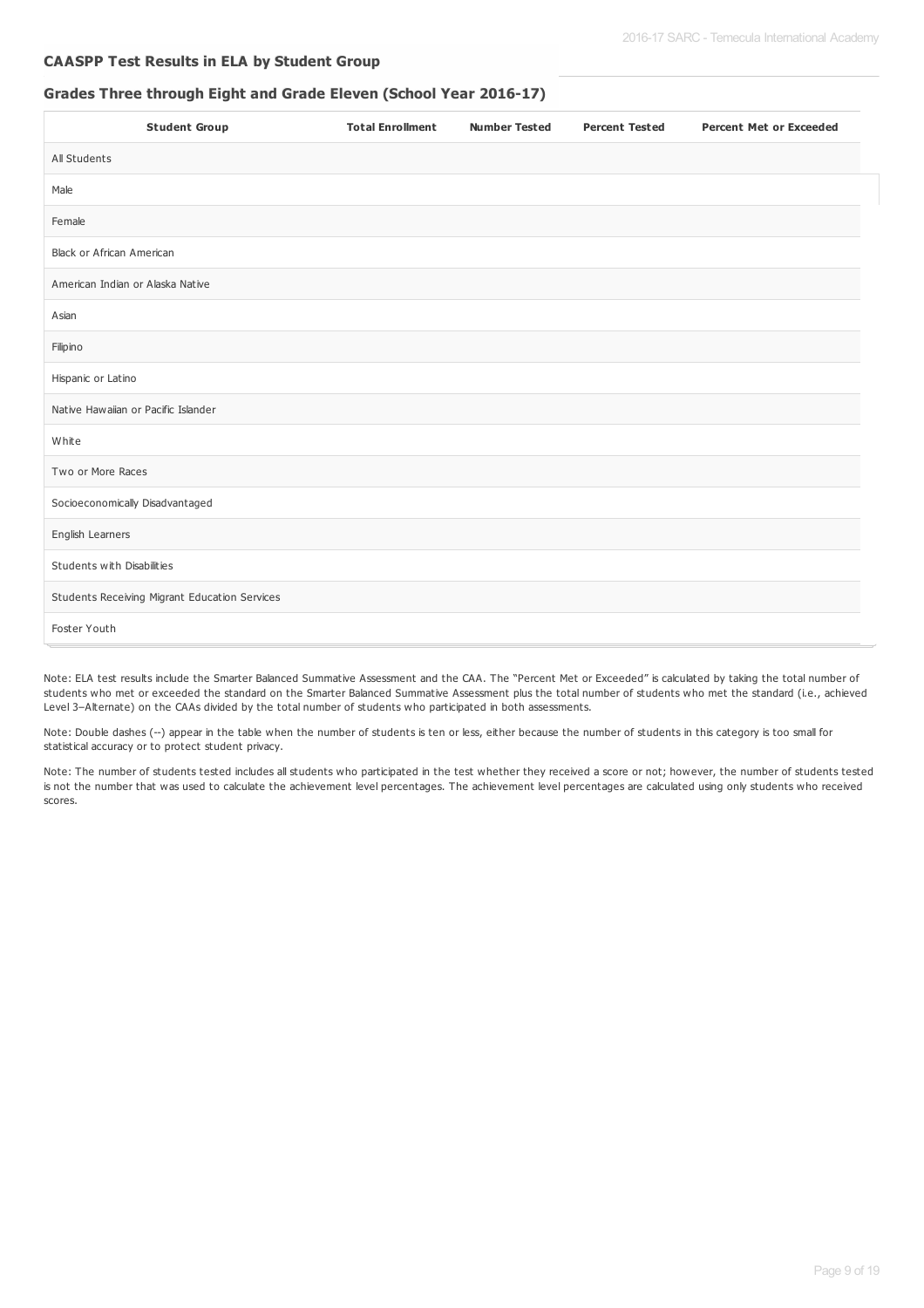### **CAASPP Test Results in Mathematics by Student Group**

## **Grades Three through Eight and Grade Eleven (School Year 2016-17)**

| <b>Student Group</b>                          | <b>Total Enrollment</b> | <b>Number Tested</b> | <b>Percent Tested</b> | <b>Percent Met or Exceeded</b> |
|-----------------------------------------------|-------------------------|----------------------|-----------------------|--------------------------------|
| All Students                                  |                         |                      |                       |                                |
| Male                                          |                         |                      |                       |                                |
| Female                                        |                         |                      |                       |                                |
| Black or African American                     |                         |                      |                       |                                |
| American Indian or Alaska Native              |                         |                      |                       |                                |
| Asian                                         |                         |                      |                       |                                |
| Filipino                                      |                         |                      |                       |                                |
| Hispanic or Latino                            |                         |                      |                       |                                |
| Native Hawaiian or Pacific Islander           |                         |                      |                       |                                |
| White                                         |                         |                      |                       |                                |
| Two or More Races                             |                         |                      |                       |                                |
| Socioeconomically Disadvantaged               |                         |                      |                       |                                |
| English Learners                              |                         |                      |                       |                                |
| Students with Disabilities                    |                         |                      |                       |                                |
| Students Receiving Migrant Education Services |                         |                      |                       |                                |
| Foster Youth                                  |                         |                      |                       |                                |

Note: Mathematics test results include the Smarter Balanced Summative Assessment and the CAA. The "Percent Met or Exceeded" is calculated by taking the total number of students who met or exceeded the standard on the Smarter Balanced Summative Assessment plus the total number of students who met the standard (i.e., achieved Level 3–Alternate) on the CAAs divided by the total number of students who participated in both assessments.

Note: Double dashes (--) appear in the table when the number of students is ten or less, either because the number of students in this category is too small for statistical accuracy or to protect student privacy.

Note: The number of students tested includes all students who participated in the test whether they received a score or not; however, the number of students tested is not the number that was used to calculate the achievement level percentages. The achievement level percentages are calculated using only students who received scores.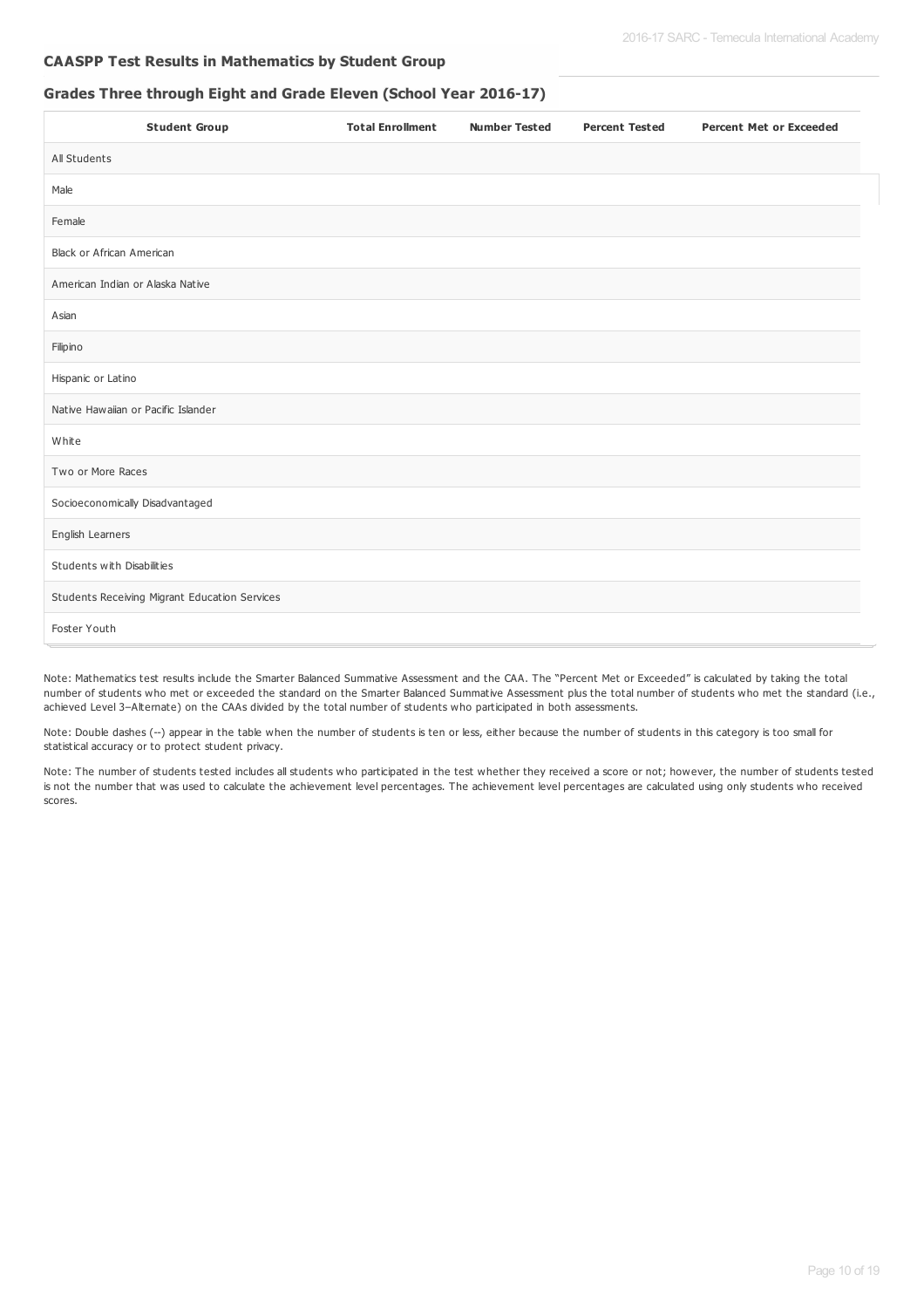### **CAASPP Test Results in Science for All Students**

### **Grades Five, Eight and Ten**

|                               | Percentage of Students Scoring at Proficient or Advanced |         |                 |         |              |         |
|-------------------------------|----------------------------------------------------------|---------|-----------------|---------|--------------|---------|
|                               | School                                                   |         | <b>District</b> |         | <b>State</b> |         |
| <b>Subject</b>                | 2014-15                                                  | 2015-16 | 2014-15         | 2015-16 | 2014-15      | 2015-16 |
| Science (grades 5, 8, and 10) |                                                          |         |                 |         |              |         |

Note: Science test results include California Standards Tests (CSTs), California Modified Assessment (CMA), and California Alternate Performance Assessment (CAPA) in grades five, eight, and ten.

Note: Scores are not shown when the number of students tested is ten or less, either because the number of students in this category is too small for statistical accuracy or to protect student privacy.

Note:The 2016-17 data are not available. The California Department of Education is developing a new science assessment based on the Next Generation Science Standards for California Public Schools (CA NGSS). The new California Science Test (CAST) was piloted in spring 2017. The CST and CMA for Science will no longer be administered.

#### **Career Technical Education Participation (School Year 2016-17)**

| Measure                                                                                                        | <b>CTE Program Participation</b> |
|----------------------------------------------------------------------------------------------------------------|----------------------------------|
| Number of Pupils Participating in CTE                                                                          |                                  |
| Percent of Pupils Completing a CTE Program and Earning a High School Diploma                                   | --                               |
| Percent of CTE Courses Sequenced or Articulated Between the School and Institutions of Postsecondary Education | $\overline{\phantom{a}}$         |

### **Courses for University of California (UC) and/or California State University (CSU) Admission**

| <b>UC/CSU Course Measure</b>                                              | Percent |
|---------------------------------------------------------------------------|---------|
| 2016-17 Pupils Enrolled in Courses Required for UC/CSU Admission          | $- -$   |
| 2015-16 Graduates Who Completed All Courses Required for UC/CSU Admission | $- -$   |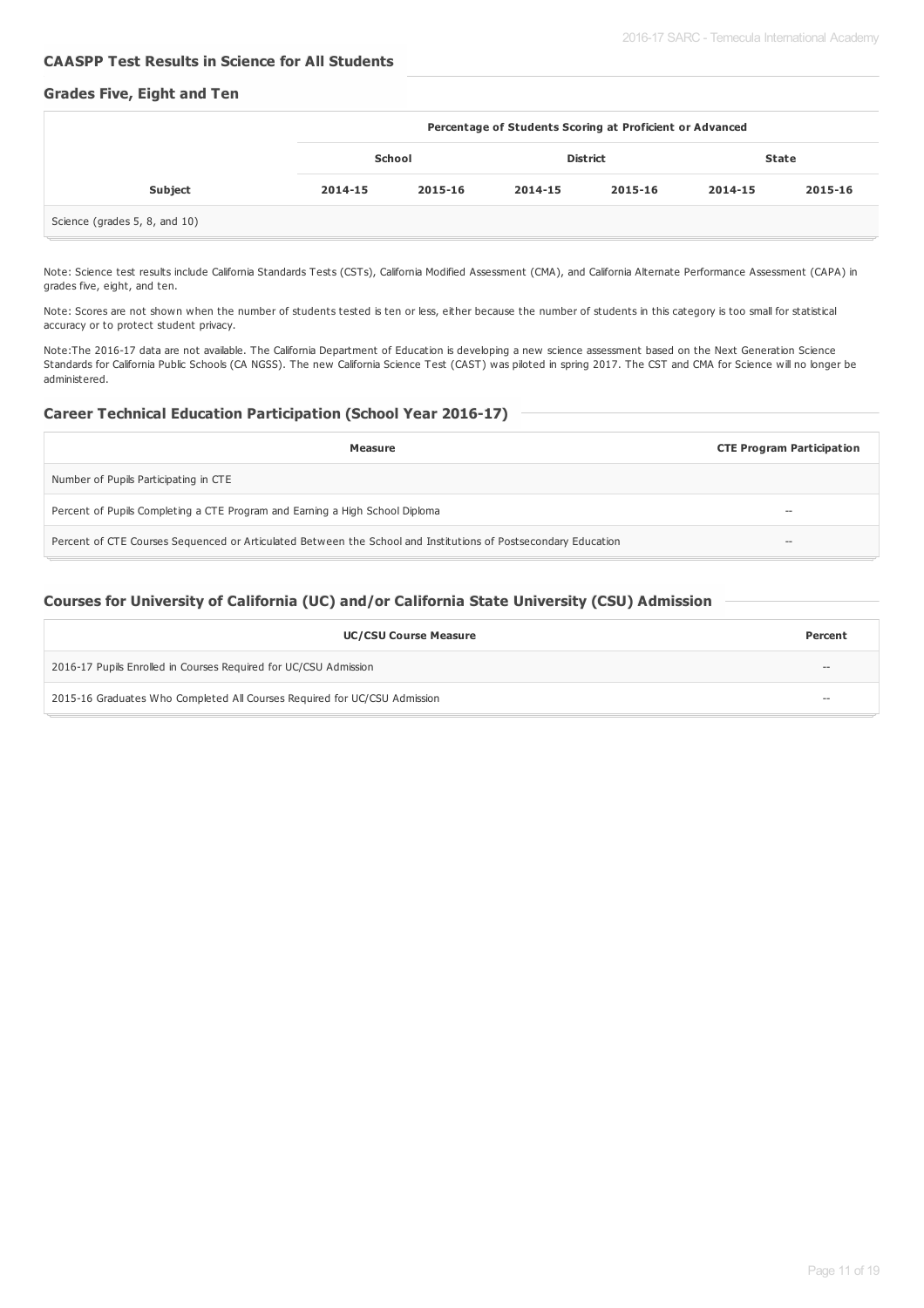# **State Priority: Other Pupil Outcomes**

The SARC provides the following information relevant to the State priority: Other Pupil Outcomes (Priority 8):

Pupil outcomes in the subject area of physical education

### **California Physical Fitness Test Results (School Year 2016-17)**

|                    | <b>Percentage of Students Meeting Fitness Standards</b> |                                      |                                     |  |  |  |
|--------------------|---------------------------------------------------------|--------------------------------------|-------------------------------------|--|--|--|
| <b>Grade Level</b> | <b>Four of Six Fitness Standards</b>                    | <b>Five of Six Fitness Standards</b> | <b>Six of Six Fitness Standards</b> |  |  |  |

Note: Percentages are not calculated when the number of students tested is ten or less, either because the number of students in this category is too small for statistical accuracy or to protect student privacy.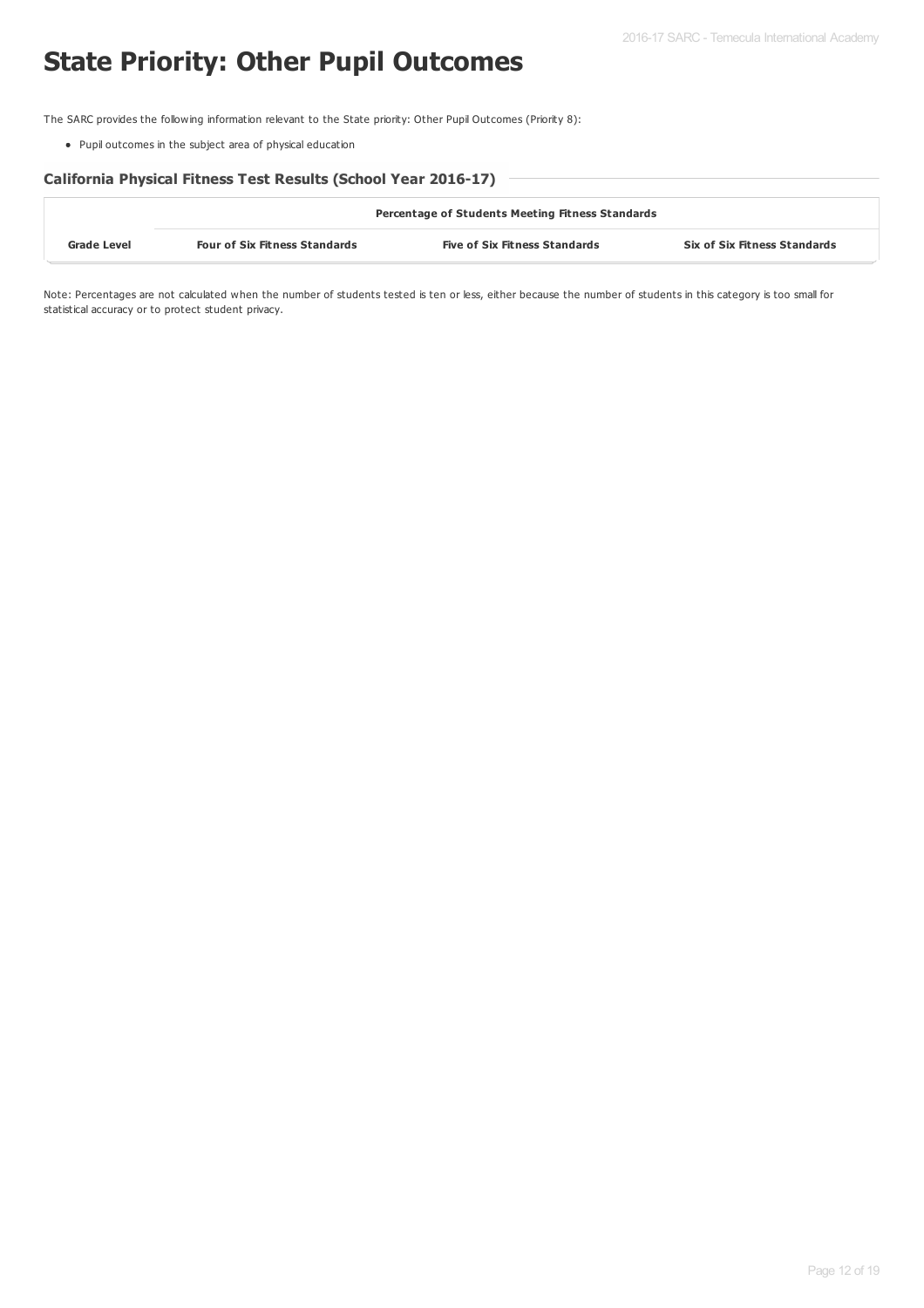# **C. Engagement**

# **State Priority: Parental Involvement**

The SARC provides the following information relevant to the State priority: Parental Involvement (Priority 3):

Efforts the school district makes to seek parent input in making decisions for the school district and each schoolsite

#### **Opportunities for Parental Involvement (School Year 2017-18)**

As a new school, parent involvement is essential to the development of our school culture and climate.

We have completed the following thus far and will evaluate our progress at the end of May, 2018.

LCAP Goal #3- Temecula International will creating a school climate that engages all stakeholders to understand, identify, and impact the barriers students and parents in the community have to attend school daily.

Create a Parent Advisory Committee that is offered to all stakeholders.-Presently created and ongoing.

Parent/Community: Implement the WATCH DOG Program

Create Student leadership Council with parent connection.

Monthly Parent Meetings and Workshops (town halls, PAC, Principal trainings, R.U.L.E.R. trainings for all parents).

Focus on developing parent involvement in daily activities, classroom field trips, and school-wide events.

# **State Priority: Pupil Engagement**

Last updated: 1/27/2018

The SARC provides the following information relevant to the State priority: Pupil Engagement (Priority 5):

- High school dropout rates; and
- High school graduation rates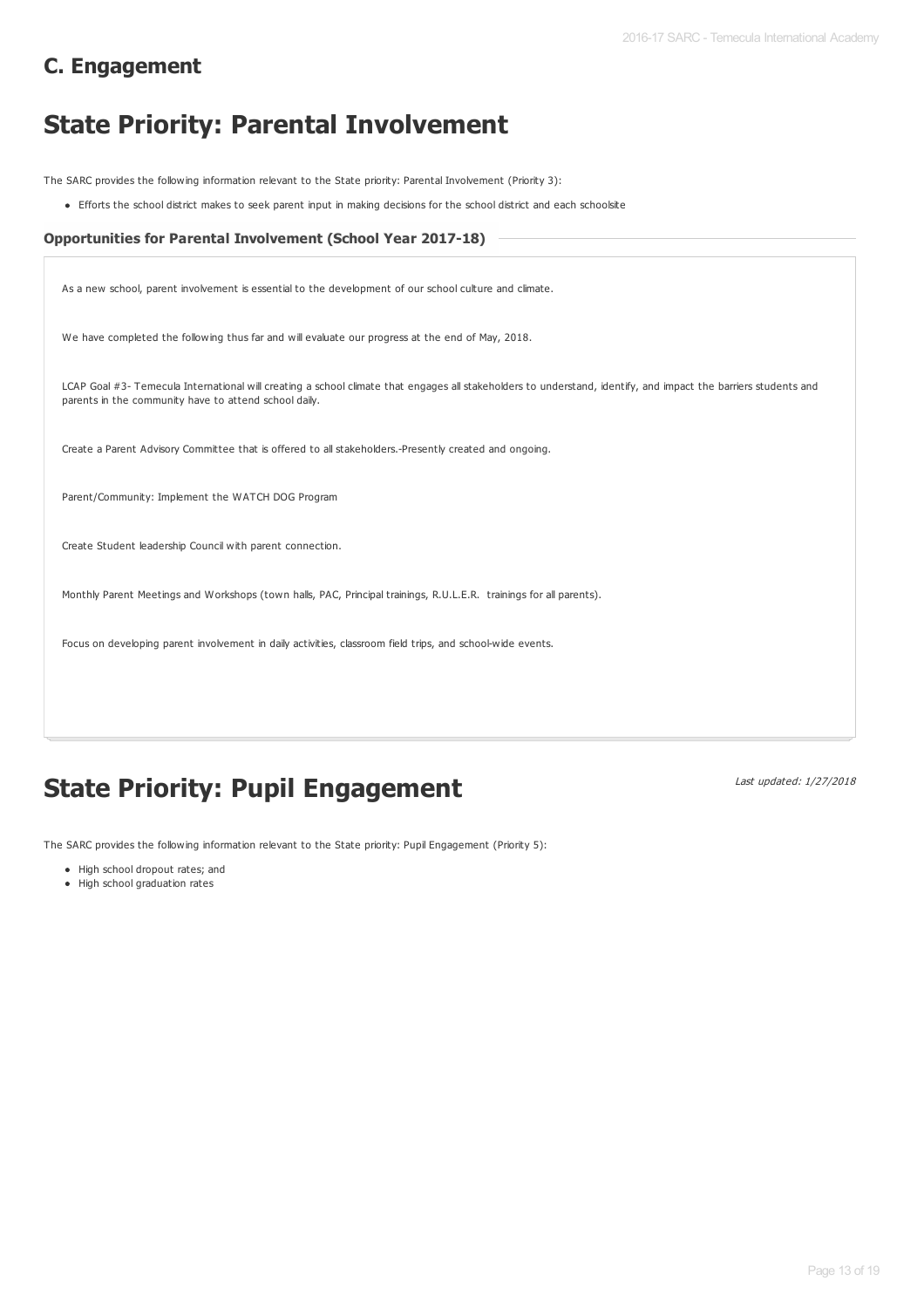# **State Priority: School Climate**

The SARC provides the following information relevant to the State priority: School Climate (Priority 6):

- Pupil suspension rates:
- Pupil expulsion rates; and
- Other local measures on the sense of safety

#### **Suspensions and Expulsions**

|             |              | School                                |                                       |                          | <b>District</b>                       |         |                                     | State                                          |                                       |
|-------------|--------------|---------------------------------------|---------------------------------------|--------------------------|---------------------------------------|---------|-------------------------------------|------------------------------------------------|---------------------------------------|
| Rate        | 2014-15      | 2015-16                               | 2016-17                               | 2014-15                  | 2015-16                               | 2016-17 | 2014-15                             | 2015-16                                        | 2016-17                               |
| Suspensions | $-\hbox{--}$ | $\hspace{0.05cm}$ – $\hspace{0.05cm}$ | $\hspace{0.05cm}$ – $\hspace{0.05cm}$ | $\overline{\phantom{m}}$ | $\hspace{0.05cm}$ – $\hspace{0.05cm}$ | $-\!$   | $\overline{\phantom{m}}$            | $\hspace{0.1mm}-\hspace{0.1mm}-\hspace{0.1mm}$ | $- -$                                 |
| Expulsions  | $-\!$        | $\overline{\phantom{m}}$              | $\hspace{0.05cm}$ – $\hspace{0.05cm}$ | $\hspace{0.04in}$        | $- -$                                 | $- -$   | $\hspace{0.04in}$ $\hspace{0.04in}$ | $- -$                                          | $\hspace{0.05cm}$ – $\hspace{0.05cm}$ |



## **School Safety Plan (School Year 2017-18)**

Temecula International Academy resides on the TVUSD, Rancho Elementary School Property. We follow the guidelines and safety plan that has been developed by the TUVSD.

Senate Bill 187: Comprehensive School Safety Plan Purpose. The California Education Code (sections 32280-32288) outlines the requirements of all schools operating any kindergarten and any grades 1 to 12, inclusive, to write and develop a school safety plan relevant to the needs and resources of that particular school.In 2004, the Legislature and Governor recast and renumbered the Comprehensive School Safety Plan provisions in SB 719 and AB 115. It is the intent of the Legislature in enacting the provisions to support California public schools as they develop their mandated comprehensive safety plans that are the result of a systematic planning process, that include strategies aimed at the prevention of, and education about, potential incidents involving crime and violence on school campuses.The Historical requirement of the Comprehensive School Safety Plan was presented in Senate Bill 187, which was approved by the Governor and chaptered in 1997. This legislation contained a sunset clause that stated that this legislation would remain in effect only until January I, 2000. Senate Bill 334 was approved and chaptered in 1999 and perpetuated this legislation under the requirement of the initial legislation.Comprehensive School Safety Plans are required under SB 719 & AB 115 and contains the following elements:Assessment of school crime committed on school campuses and at school-related functions• Child abuse reporting procedures• Disaster procedures• Suspension and expulsion policies• Procedures to notify teachers of dangerous pupils• Discrimination and harassment policies• School wide dress code policies• Procedures for safe ingress and egress• Policies enacted to maintain a safe and orderly environment• Rules and procedures on school discipline• Hate crime reporting procedures. The Comprehensive School Safety Plan will be reviewed and updated by March 1st every year. In July of every year, the school will report on the status of its school safety plan including a description of its key elements in the annual school accountability report card.A copy of the Comprehensive School Safety Plan is available for review at the school office. .Safety Plan Vision. The Temecula Valley Unified School District is a pre K-12 district comprised of 29 schools and a district education office complex. The district encompasses approximately 148 square miles in southwest Riverside County with an approximate enrollment of 25,000 K-12 students. The district's general boundaries extend north to Baxter Road in French Valley, south to the Riverside/San Diego county line, east to Vail Lake, and west to the Temecula city limit.The City of Temecula is located in the south western area of Riverside County and forms the southwest anchor of the Inland Empire. The city is bordered by the City of Murrieta to the north and San Diego County to the south. The Pechanga Indian Reservation also borders Temecula to the south. Students living on the reservation attend TVUSD schools, so inclusion of tribal entities in the TVUSD emergency planning and training programs is a recommended best practice for community partnerships and enhanced parental communications.Several active earthquake faults run through the area of TVUSD schools, and the Riverside County Hazard Mitigation Plan rates the area as "very high" for a major earthquake incident. The area is also prone to extreme heat during the spring, summer, and fall months. The area is prone to flash flooding at times resulting from 100 year and 500 year rainstorms. Risks associated with earthquake and extreme weather will be factored into this EOP and the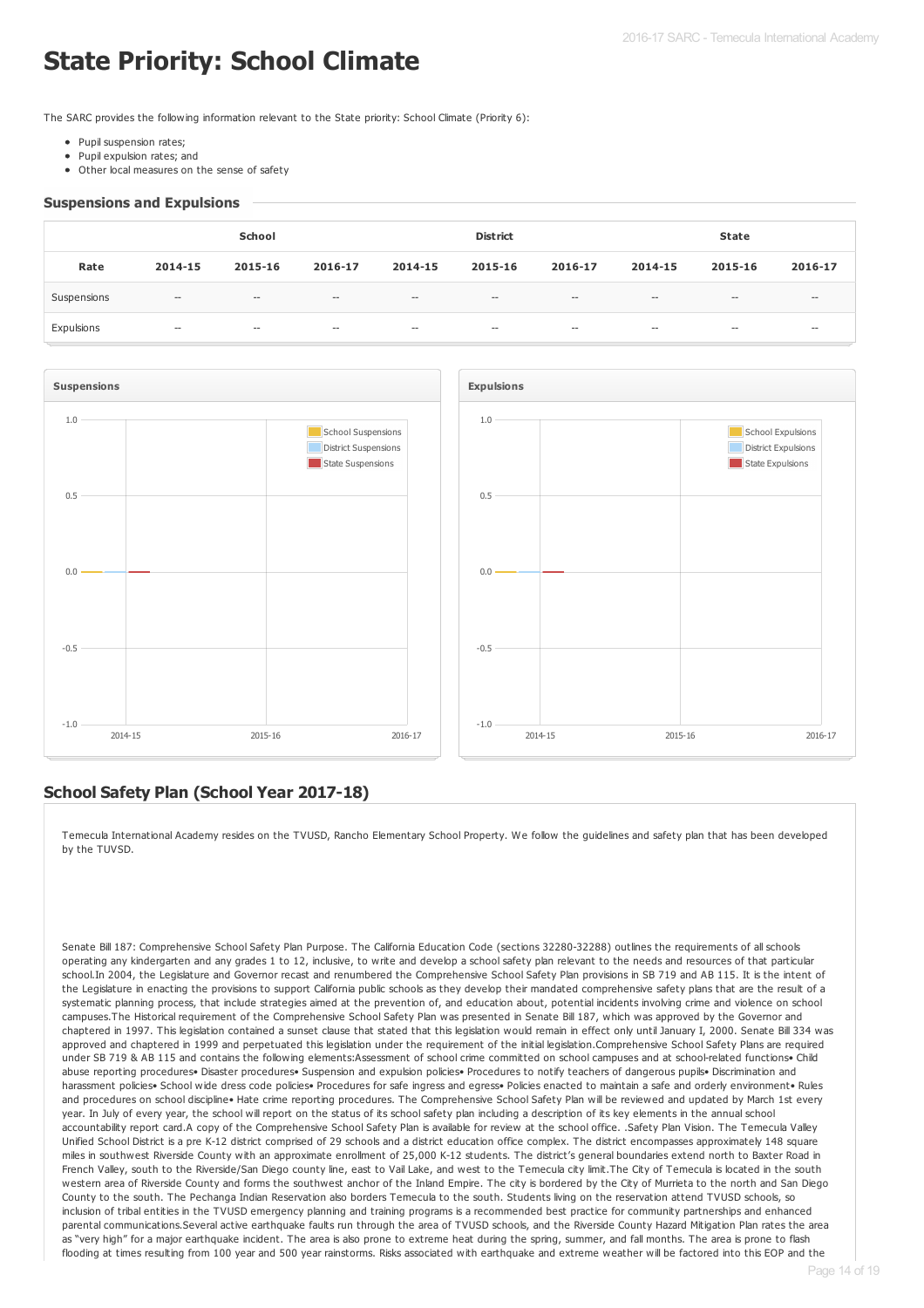accompanying annexes. A complete Hazard and Vulnerability Assessment Report addressing these and other related threats to TVUSD schools was completed in June of 2016.

Comprehensive School Safety Plan5 of 488/22/17The City of Temecula has a standalone Emergency Operations Center (EOC) that is kept in a "warm" mode. TVUSD does not currently have a standalone EOC, but systems are in place to run a district wide emergency incident from a centralized location at the district offices utilizing the ICS concept of Area Command. Systems are also in place for TVUSD to communicate with the City of Temecula EOC if needed during an emergency incident. Any communications to or requests for resources from Riverside County if needed during an emergency incident would go through the City of Temecula EOC.The Temecula Police Department is the main police agency having jurisdiction over police response to most TVUSD schools and facilities. Police services for Temecula are contracted to the Riverside County Sheriff's Office (RCSO), so the Temecula Police Department is actually staffed with officers from RCSO. The Murrieta Police Department also provides police services to some TVUSD schools. All deputies and officers from these departments are trained and certified through the California Police Officers Standards of Training (POST) and have interoperability of communications during an emergency incident affecting TVUSD schools.Fire Services for TVUSD schools are provided by the Riverside County Fire Department's branch of Cal Fire. Cal Fire operates as the Temecula Fire Department within the City limits of Temecula. Fire stations are located in the areas of all TVUSD schools.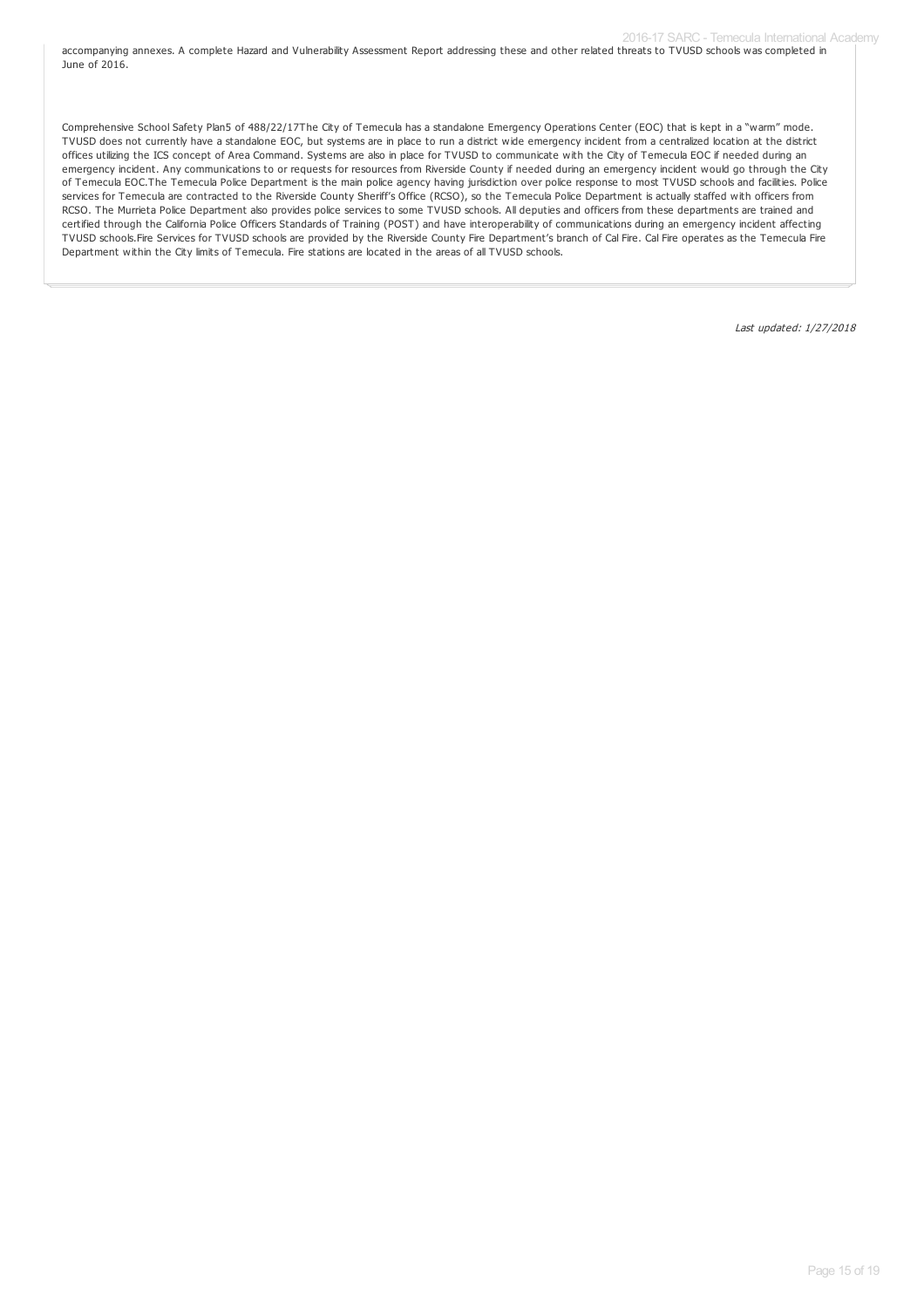# **D. Other SARC Information**

The information in this section is required to be in the SARC but is not included in the state priorities for LCFF.

## **Average Class Size and Class Size Distribution (Elementary)**

|                | 2014-15                                                                                                           |  | 2015-16             |  |  | 2016-17 |                     |  |  |                     |  |  |
|----------------|-------------------------------------------------------------------------------------------------------------------|--|---------------------|--|--|---------|---------------------|--|--|---------------------|--|--|
|                |                                                                                                                   |  | Number of Classes * |  |  |         | Number of Classes * |  |  | Number of Classes * |  |  |
|                | Grade Level Average Class Size 1-20 21-32 33+ Average Class Size 1-20 21-32 33+ Average Class Size 1-20 21-32 33+ |  |                     |  |  |         |                     |  |  |                     |  |  |
| K              |                                                                                                                   |  |                     |  |  |         |                     |  |  |                     |  |  |
| $\mathbf{1}$   |                                                                                                                   |  |                     |  |  |         |                     |  |  |                     |  |  |
| $\overline{2}$ |                                                                                                                   |  |                     |  |  |         |                     |  |  |                     |  |  |
| 3              |                                                                                                                   |  |                     |  |  |         |                     |  |  |                     |  |  |
| $\overline{4}$ |                                                                                                                   |  |                     |  |  |         |                     |  |  |                     |  |  |
| 5              |                                                                                                                   |  |                     |  |  |         |                     |  |  |                     |  |  |
| 6              |                                                                                                                   |  |                     |  |  |         |                     |  |  |                     |  |  |
| Other          |                                                                                                                   |  |                     |  |  |         |                     |  |  |                     |  |  |

\* Number of classes indicates how many classes fall into each size category (a range of total students per class).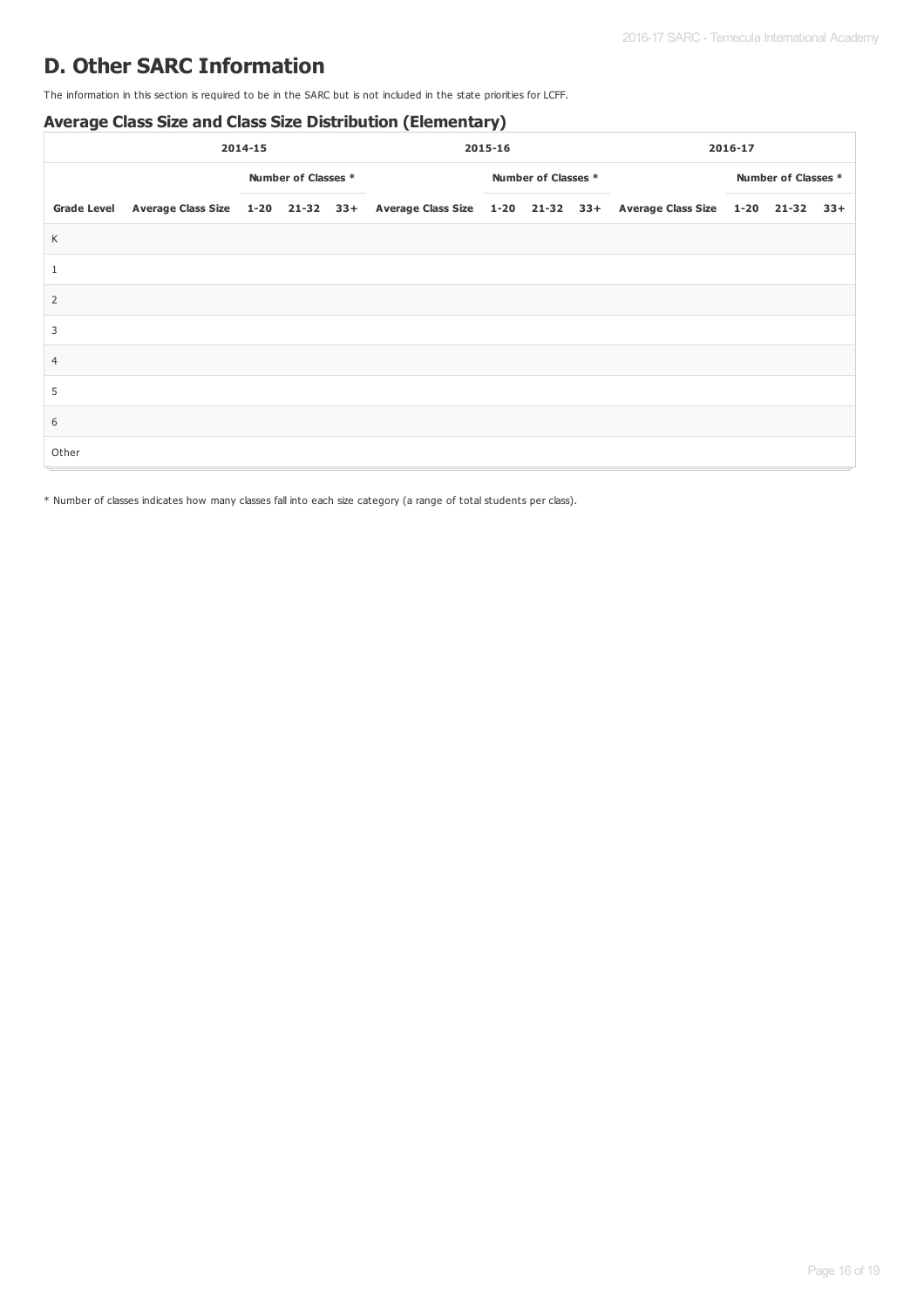## **Average Class Size and Class Size Distribution (Secondary)**

|                | 2014-15 |  |                     | 2015-16 |  |  | 2016-17             |  |                                                                                                   |  |                     |       |
|----------------|---------|--|---------------------|---------|--|--|---------------------|--|---------------------------------------------------------------------------------------------------|--|---------------------|-------|
|                |         |  | Number of Classes * |         |  |  | Number of Classes * |  |                                                                                                   |  | Number of Classes * |       |
| <b>Subject</b> |         |  |                     |         |  |  |                     |  | Average Class Size 1-22 23-32 33+ Average Class Size 1-22 23-32 33+ Average Class Size 1-22 23-32 |  |                     | $33+$ |
| English        |         |  |                     |         |  |  |                     |  |                                                                                                   |  |                     |       |
| Mathematics    |         |  |                     |         |  |  |                     |  |                                                                                                   |  |                     |       |
| Science        |         |  |                     |         |  |  |                     |  |                                                                                                   |  |                     |       |
| Social Science |         |  |                     |         |  |  |                     |  |                                                                                                   |  |                     |       |

\* Number of classes indicates how many classrooms fall into each size category (a range of total students per classroom). At the secondary school level, this information is reported by subject area rather than grade level.

### **Academic Counselors and Other Support Staff (School Year 2016-17)**

| <b>Title</b>                                        | Number of FTE* Assigned to School | Average Number of Students per Academic Counselor |
|-----------------------------------------------------|-----------------------------------|---------------------------------------------------|
| Academic Counselor                                  |                                   |                                                   |
| Counselor (Social/Behavioral or Career Development) |                                   | N/A                                               |
| Library Media Teacher (Librarian)                   |                                   | N/A                                               |
| Library Media Services Staff (Paraprofessional)     |                                   | N/A                                               |
| Psychologist                                        |                                   | N/A                                               |
| Social Worker                                       |                                   | N/A                                               |
| Nurse                                               |                                   | N/A                                               |
| Speech/Language/Hearing Specialist                  |                                   | N/A                                               |
| Resource Specialist (non-teaching)                  |                                   | N/A                                               |
| Other                                               |                                   | N/A                                               |

Note: Cells with N/A values do not require data.

\*One Full Time Equivalent (FTE) equals one staff member working full time; one FTE could also represent two staff members who each work 50 percent of full time.

## **Expenditures Per Pupil and School Site Teacher Salaries (Fiscal Year 2015-16)**

| Level                                         | <b>Total Expenditures Per Pupil</b>   | <b>Expenditures Per Pupil</b><br>(Restricted) | <b>Expenditures Per Pupil</b><br>(Unrestricted) | <b>Average Teacher Salary</b>         |
|-----------------------------------------------|---------------------------------------|-----------------------------------------------|-------------------------------------------------|---------------------------------------|
| School Site                                   | $\hspace{0.05cm}$ – $\hspace{0.05cm}$ | $- -$                                         | $\hspace{0.1mm}-\hspace{0.1mm}-\hspace{0.1mm}$  | $\hspace{0.05cm}$ – $\hspace{0.05cm}$ |
| District                                      | N/A                                   | N/A                                           | \$0.0                                           | \$0.0                                 |
| Percent Difference - School Site and District | N/A                                   | N/A                                           | $-\!$                                           | $- -$                                 |
| State                                         | N/A                                   | N/A                                           | \$6574.0                                        | \$0.0                                 |
| Percent Difference - School Site and State    | N/A                                   | N/A                                           | $\hspace{0.1mm}-\hspace{0.1mm}-\hspace{0.1mm}$  | $\hspace{0.05cm}$ – $\hspace{0.05cm}$ |

Note: Cells with N/A values do not require data.

#### **Teacher and Administrative Salaries (Fiscal Year 2015-16)**

| Category                              | <b>District Amount</b> | State Average For Districts In Same Category |
|---------------------------------------|------------------------|----------------------------------------------|
| Beginning Teacher Salary              |                        |                                              |
| Mid-Range Teacher Salary              |                        |                                              |
| Highest Teacher Salary                |                        |                                              |
| Average Principal Salary (Elementary) |                        |                                              |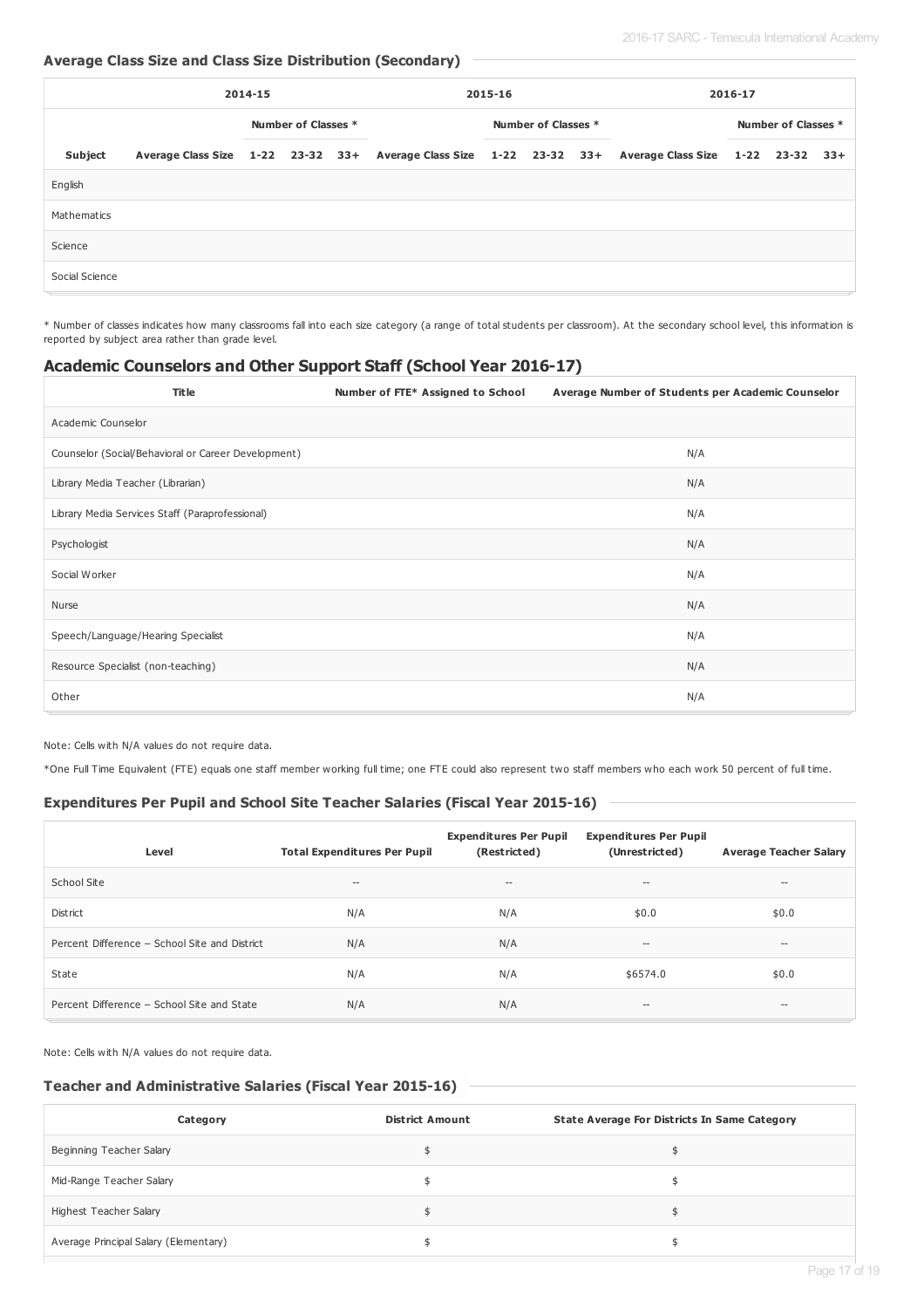2016-17 SARC - Temecula International Academy

| Average Principal Salary (Middle)             |         |         |
|-----------------------------------------------|---------|---------|
| Average Principal Salary (High)               |         |         |
| Superintendent Salary                         |         |         |
| Percent of Budget for Teacher Salaries        | $0.0\%$ | $0.0\%$ |
| Percent of Budget for Administrative Salaries | $0.0\%$ | $0.0\%$ |

For detailed information on salaries, see the CDE Certificated Salaries & Benefits Web page at <http://www.cde.ca.gov/ds/fd/cs/>.